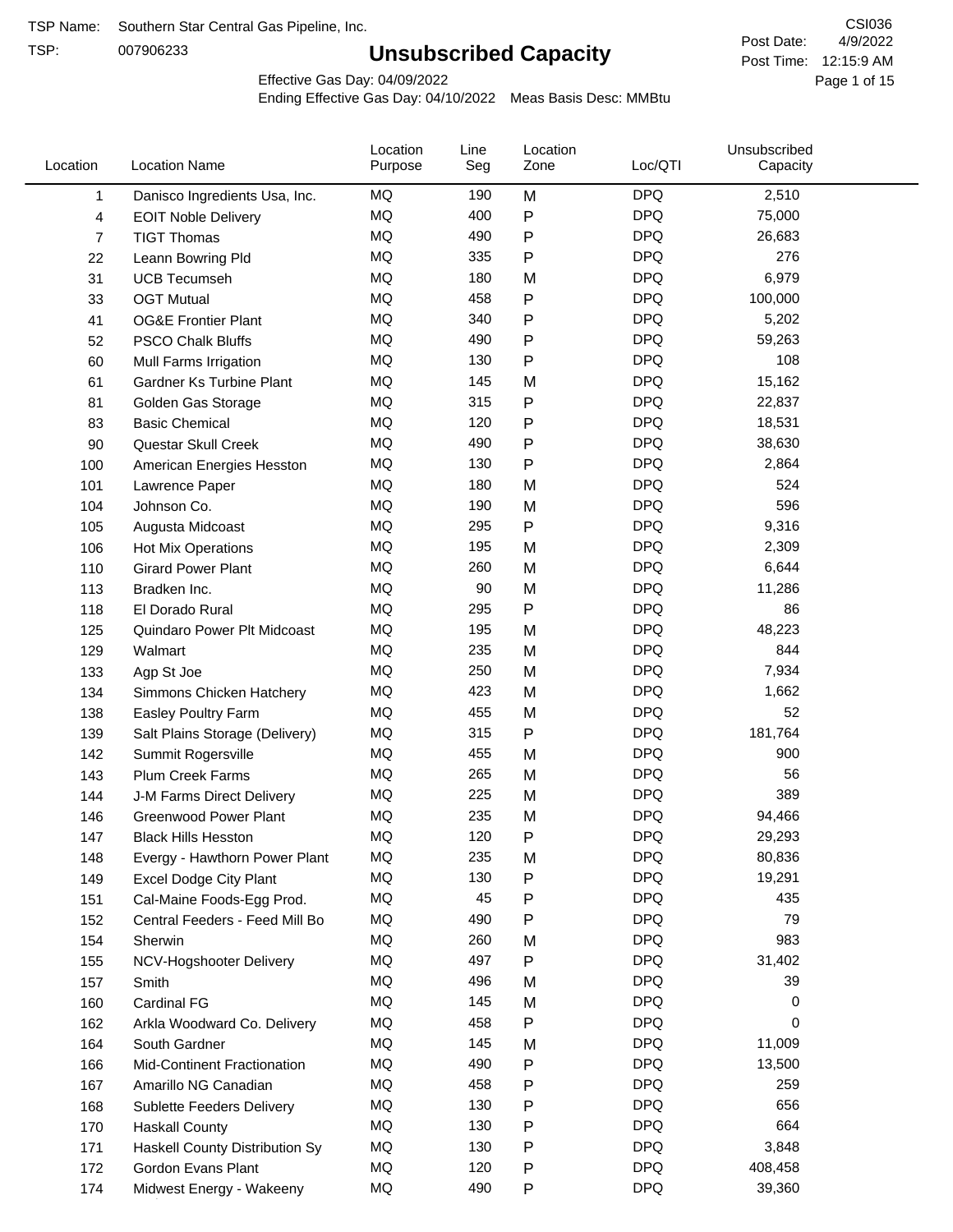TSP:

# **Unsubscribed Capacity**

4/9/2022 Page 2 of 15 Post Time: 12:15:9 AM CSI036 Post Date:

Effective Gas Day: 04/09/2022

| Location | <b>Location Name</b>                  | Location<br>Purpose | Line<br>Seg | Location<br>Zone | Loc/QTI    | Unsubscribed<br>Capacity |  |
|----------|---------------------------------------|---------------------|-------------|------------------|------------|--------------------------|--|
| 175      | <b>Industrial Park</b>                | MQ                  | 455         | M                | <b>DPQ</b> | 18,613                   |  |
| 176      | Uc Flint Oaks Hunt Club               | MQ                  | 498         | M                | <b>DPQ</b> | 3                        |  |
| 178      | ONG-Enid                              | MQ                  | 405         | P                | <b>DPQ</b> | 6,050                    |  |
| 179      | <b>ONG-SW Oklahoma City</b>           | <b>MQ</b>           | 340         | P                | <b>DPQ</b> | 33,833                   |  |
| 180      | <b>Superior Carney</b>                | <b>MQ</b>           | 390         | Ρ                | <b>DPQ</b> | 12,290                   |  |
| 181      | DCP NW Booster                        | <b>MQ</b>           | 390         | P                | <b>DPQ</b> | 3,761                    |  |
| 183      | <b>DCP West Edmond</b>                | MQ                  | 400         | P                | <b>DPQ</b> | 2,865                    |  |
| 184      | <b>Constellation NewEnergy -</b>      | MQ                  | 493         | M                | <b>DPQ</b> | 1,847                    |  |
| 185      | <b>Constellation NewEnergy -</b>      | MQ                  | 333         | P                | <b>DPQ</b> | 3,502                    |  |
| 186      | Dennis Langley                        | <b>MQ</b>           | 190         | M                | <b>DPQ</b> | 239                      |  |
| 189      | Dogwood Energy Power Plant            | MQ                  | 235         | M                | <b>DPQ</b> | 118,246                  |  |
| 193      | <b>KGS Cessna Delivery</b>            | MQ                  | 120         | P                | <b>DPQ</b> | 5,410                    |  |
| 195      | <b>Black Hills Lyons</b>              | <b>MQ</b>           | 45          | P                | <b>DPQ</b> | 4,300                    |  |
| 197      | High Plains Ranch, LLC                | <b>MQ</b>           | 130         | Ρ                | <b>DPQ</b> | 1,180                    |  |
| 198      | West Drumright                        | <b>MQ</b>           | 390         | P                | <b>DPQ</b> | 3,216                    |  |
| 202      | Evergy - West Gardner                 | <b>MQ</b>           | 145         | M                | <b>DPQ</b> | 96,401                   |  |
| 203      | <b>Black Hills- Southern Terminal</b> | MQ                  | 333         | P                | <b>DPQ</b> | 65                       |  |
| 204      | Welch                                 | MQ                  | 225         | M                | <b>DPQ</b> | 290                      |  |
| 206      | Arma-Girard-Pittsburg                 | MQ                  | 260         | M                | <b>DPQ</b> | 29,402                   |  |
| 207      | Cher-Scam-W. Min-Carona-              | MQ                  | 260         | M                | <b>DPQ</b> | 546                      |  |
| 208      | <b>KGST Alden Interconnect</b>        | <b>MQ</b>           | 490         | P                | <b>DPQ</b> | 25,000                   |  |
| 501      | <b>Arkansas City</b>                  | MQ                  | 333         | M                | <b>DPQ</b> | 16,895                   |  |
| 510      | Clearwater                            | <b>MQ</b>           | 120         | P                | <b>DPQ</b> | 492                      |  |
| 512      | <b>Conway Springs</b>                 | <b>MQ</b>           | 120         | P                | <b>DPQ</b> | 1,499                    |  |
| 525      | Harper                                | <b>MQ</b>           | 120         | P                | <b>DPQ</b> | 7,336                    |  |
| 530      | Kiowa                                 | MQ                  | 315         | P                | <b>DPQ</b> | 1,217                    |  |
| 540      | Oxford                                | <b>MQ</b>           | 333         | Ρ                | <b>DPQ</b> | 6,335                    |  |
| 590      | Wellington                            | <b>MQ</b>           | 333         | Ρ                | <b>DPQ</b> | 14,713                   |  |
| 610      | <b>Ks Prd Domestics</b>               | <b>MQ</b>           | 120         | P                | <b>DPQ</b> | 82                       |  |
| 620      | Ok Prd Domestics                      | MQ                  | 400         | P                | <b>DPQ</b> | 45                       |  |
| 710      | <b>Ks Mkt Domestics</b>               | <b>MQ</b>           | 90          | M                | <b>DPQ</b> | 961                      |  |
| 720      | Ok Mkt Domestics                      | MQ                  | 225         | M                | <b>DPQ</b> | 44                       |  |
| 730      | Mo Mkt Domestics                      | MQ                  | 455         | M                | <b>DPQ</b> | 8                        |  |
| 904      | Arnett                                | $\sf{MQ}$           | 458         | Ρ                | <b>DPQ</b> | 1,069                    |  |
| 912      | Capron                                | $\sf{MQ}$           | 315         | Ρ                | <b>DPQ</b> | 110                      |  |
| 1103     | Olathe, KS                            | $\sf{MQ}$           | 190         | M                | <b>DPQ</b> | 92                       |  |
| 2008     | Barnsdall                             | MQ                  | 357         | Ρ                | <b>DPQ</b> | 839                      |  |
| 2009     | Bartlesville & Dewey                  | MQ                  | 357         | Ρ                | <b>DPQ</b> | 47,112                   |  |
| 2016     | Delaware                              | MQ                  | 497         | P                | <b>DPQ</b> | 224                      |  |
| 2056     | Nowata                                | MQ                  | 497         | Ρ                | <b>DPQ</b> | 7,113                    |  |
| 2064     | Pawhuska                              | $\sf{MQ}$           | 334         | Ρ                | <b>DPQ</b> | 7,755                    |  |
| 2101     | Vinita                                | MQ                  | 225         | M                | <b>DPQ</b> | 7,655                    |  |
| 3504     | Alden                                 | $\sf{MQ}$           | 490         | Ρ                | <b>DPQ</b> | 185                      |  |
| 3508     | Barnard                               | $\sf{MQ}$           | 265         | M                | <b>DPQ</b> | 157                      |  |
| 3512     | Chase                                 | $\sf{MQ}$           | 45          | Ρ                | <b>DPQ</b> | 340                      |  |
| 3520     | Ellsworth                             | MQ                  | 265         | M                | <b>DPQ</b> | 1,692                    |  |
| 3524     | Frederick                             | MQ                  | 265         | M                | <b>DPQ</b> | 60                       |  |
| 3528     | Geneseo                               | $\sf{MQ}$           | 265         | M                | <b>DPQ</b> | 712                      |  |
| 3544     | Kanopolis                             | $\sf{MQ}$           | 265         | M                | <b>DPQ</b> | 457                      |  |
|          |                                       |                     |             |                  |            |                          |  |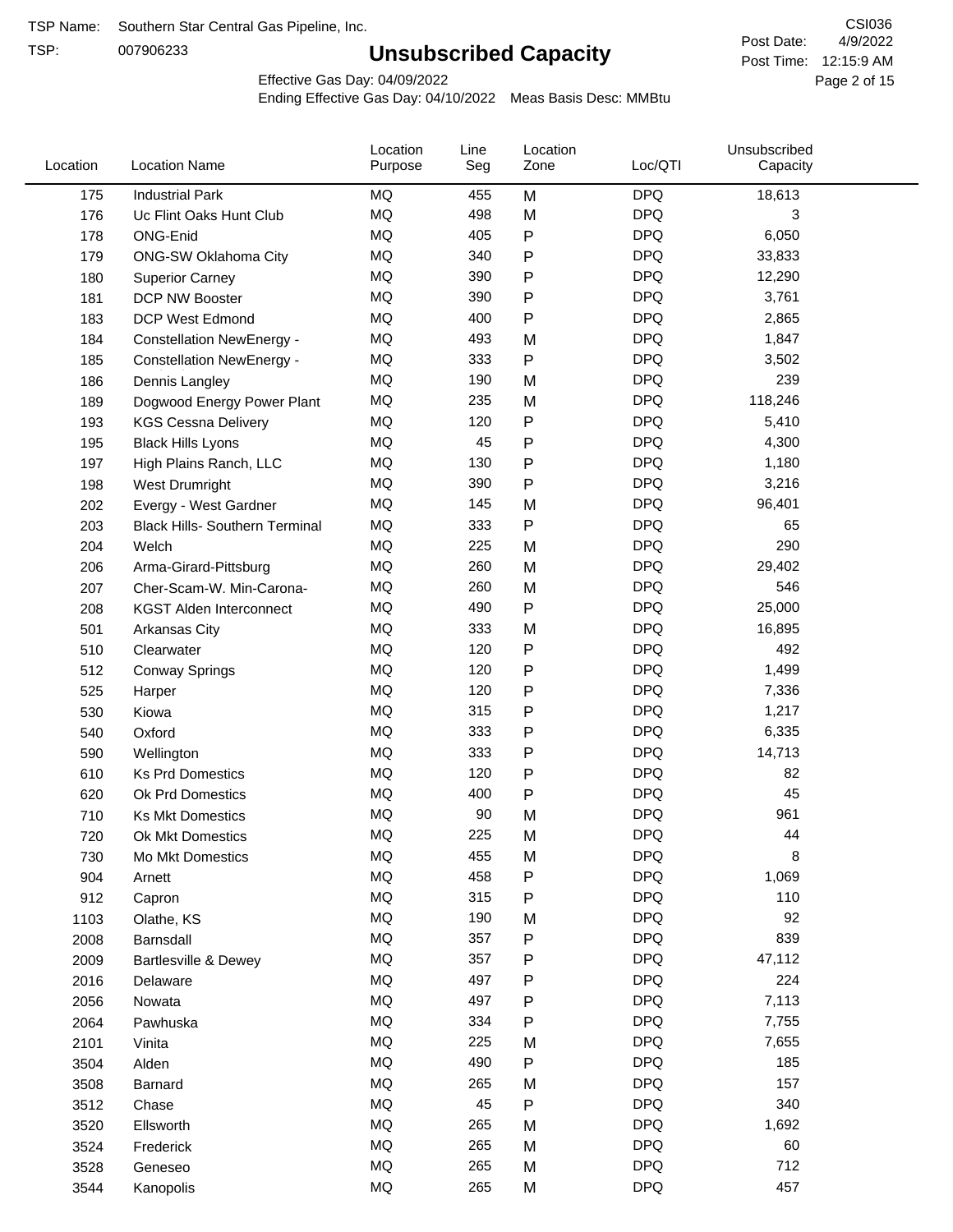TSP:

# **Unsubscribed Capacity**

4/9/2022 Page 3 of 15 Post Time: 12:15:9 AM CSI036 Post Date:

Effective Gas Day: 04/09/2022

| Location | <b>Location Name</b>      | Location<br>Purpose | Line<br>Seg | Location<br>Zone | Loc/QTI    | Unsubscribed<br>Capacity |  |
|----------|---------------------------|---------------------|-------------|------------------|------------|--------------------------|--|
| 3548     | Lincoln                   | MQ                  | 265         | M                | <b>DPQ</b> | 4,528                    |  |
| 3551     | Lucas                     | MQ                  | 265         | M                | <b>DPQ</b> | 711                      |  |
| 3553     | Luray                     | MQ                  | 265         | M                | <b>DPQ</b> | 77                       |  |
| 3555     | Minneapolis               | <b>MQ</b>           | 265         | M                | <b>DPQ</b> | 1,424                    |  |
| 3572     | Raymond                   | <b>MQ</b>           | 490         | P                | <b>DPQ</b> | 75                       |  |
| 3576     | Sylvan Grove              | MQ                  | 265         | M                | <b>DPQ</b> | 134                      |  |
| 3588     | Vesper                    | MQ                  | 265         | M                | <b>DPQ</b> | 42                       |  |
| 3608     | <b>Beloit</b>             | MQ                  | 265         | M                | <b>DPQ</b> | 12,605                   |  |
| 3610     | <b>Burr Oak</b>           | MQ                  | 265         | M                | <b>DPQ</b> | 168                      |  |
| 3612     | Cawker City               | MQ                  | 265         | M                | <b>DPQ</b> | 625                      |  |
| 3616     | Downs                     | MQ                  | 265         | M                | <b>DPQ</b> | 382                      |  |
| 3620     | Esbon                     | MQ                  | 265         | M                | <b>DPQ</b> | 63                       |  |
| 3624     | Formosa                   | <b>MQ</b>           | 265         | M                | <b>DPQ</b> | 120                      |  |
| 3628     | Glen Elder                | <b>MQ</b>           | 265         | M                | <b>DPQ</b> | 125                      |  |
| 3640     | Jewell                    | MQ                  | 265         | M                | <b>DPQ</b> | 66                       |  |
| 3648     | Lebanon                   | MQ                  | 265         | M                | <b>DPQ</b> | 178                      |  |
| 3652     | Mankato                   | MQ                  | 265         | M                | <b>DPQ</b> | 1,807                    |  |
| 3654     | Montrose                  | MQ                  | 265         | M                | <b>DPQ</b> | 192                      |  |
| 3660     | Osborne                   | MQ                  | 265         | M                | <b>DPQ</b> | 4,776                    |  |
| 3676     | Smith Center              | MQ                  | 265         | M                | <b>DPQ</b> | 1,401                    |  |
| 4812     | Carthage, Jasper, & Lamar | MQ                  | 450         | M                | <b>DPQ</b> | 5,570                    |  |
| 5002     | East Liberty Receipt      | M <sub>2</sub>      | 260         | M                | <b>RPQ</b> | 42,602                   |  |
| 6565     | Murray Gil Plant          | <b>MQ</b>           | 120         | $\mathsf{P}$     | <b>DPQ</b> | 166,038                  |  |
| 6704     | Atlanta                   | MQ                  | 333         | M                | <b>DPQ</b> | 107                      |  |
| 6706     | Augusta & Leon            | MQ                  | 295         | P                | <b>DPQ</b> | 46,347                   |  |
| 6712     | Benton                    | MQ                  | 300         | M                | <b>DPQ</b> | 22                       |  |
| 6714     | <b>Burden</b>             | MQ                  | 333         | M                | <b>DPQ</b> | 137                      |  |
| 6716     | Cambridge                 | MQ                  | 333         | M                | <b>DPQ</b> | 83                       |  |
| 6720     | Dexter                    | MQ                  | 333         | M                | <b>DPQ</b> | 128                      |  |
| 6722     | Douglas                   | <b>MQ</b>           | 295         | P                | <b>DPQ</b> | 4,069                    |  |
| 6724     | El Dorado                 | <b>MQ</b>           | 300         | M                | <b>DPQ</b> | 14,336                   |  |
| 6764     | Potwin                    | <b>MQ</b>           | 300         | M                | <b>DPQ</b> | 125                      |  |
| 6780     | Towanda                   | MQ                  | 300         | M                | <b>DPQ</b> | 6                        |  |
| 6828     | Grenola                   | $\sf{MQ}$           | 333         | M                | <b>DPQ</b> | 127                      |  |
| 6852     | Madison                   | MQ                  | 140         | M                | <b>DPQ</b> | 379                      |  |
| 6860     | Olpe                      | MQ                  | 140         | M                | <b>DPQ</b> | 129                      |  |
| 7158     | <b>OFS Maysville</b>      | M <sub>2</sub>      | 385         | P                | <b>RPQ</b> | 2,486                    |  |
| 9012     | Circleville               | MQ                  | 90          | M                | <b>DPQ</b> | 133                      |  |
| 9020     | Everest                   | $\sf{MQ}$           | 90          | M                | <b>DPQ</b> | 167                      |  |
| 9024     | Fairview                  | $\sf{MQ}$           | 90          | M                | <b>DPQ</b> | 171                      |  |
| 9026     | <b>Falls City</b>         | MQ                  | 90          | M                | <b>DPQ</b> | 12,490                   |  |
| 9032     | Hamlin                    | MQ                  | 90          | M                | <b>DPQ</b> | 50                       |  |
| 9034     | Hiawatha                  | MQ                  | $90\,$      | M                | <b>DPQ</b> | 2,895                    |  |
| 9036     | Holton                    | MQ                  | 90          | M                | <b>DPQ</b> | 4,675                    |  |
| 9038     | Horton                    | $\sf{MQ}$           | 90          | M                | <b>DPQ</b> | 1,821                    |  |
| 9040     | Huron                     | MQ                  | 90          | M                | <b>DPQ</b> | 30                       |  |
| 9042     | Highland & Robinson       | MQ                  | 90          | M                | <b>DPQ</b> | 844                      |  |
| 9052     | Morrill                   | $\sf{MQ}$           | 90          | M                | <b>DPQ</b> | 228                      |  |
| 9054     | Muscotah                  | $\sf{MQ}$           | 90          | M                | <b>DPQ</b> | 612                      |  |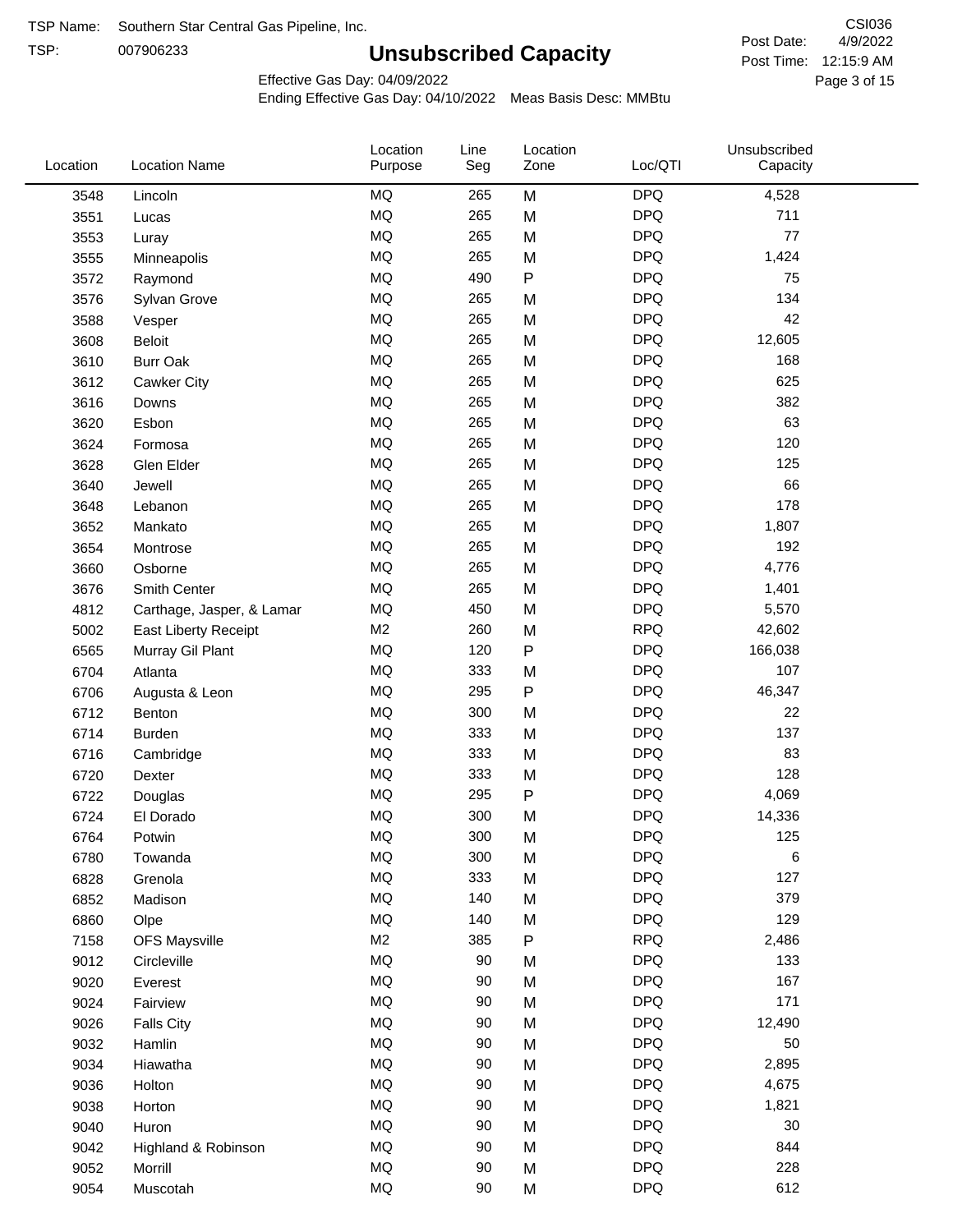TSP:

# **Unsubscribed Capacity**

4/9/2022 Page 4 of 15 Post Time: 12:15:9 AM CSI036 Post Date:

Effective Gas Day: 04/09/2022

| Location | <b>Location Name</b>            | Location<br>Purpose | Line<br>Seg | Location<br>Zone | Loc/QTI    | Unsubscribed<br>Capacity |  |
|----------|---------------------------------|---------------------|-------------|------------------|------------|--------------------------|--|
| 9057     | Netawaka                        | <b>MQ</b>           | 90          | M                | <b>DPQ</b> | 48                       |  |
| 9059     | Nortonville & Winchester        | MQ                  | 180         | M                | <b>DPQ</b> | 12                       |  |
| 9064     | Oskaloosa                       | MQ                  | 180         | M                | <b>DPQ</b> | 177                      |  |
| 9066     | Ozawkie                         | <b>MQ</b>           | 180         | M                | <b>DPQ</b> | 231                      |  |
| 9075     | Reserve                         | <b>MQ</b>           | 90          | M                | <b>DPQ</b> | 72                       |  |
| 9079     | Sabetha                         | <b>MQ</b>           | 90          | M                | <b>DPQ</b> | 11,276                   |  |
| 9091     | <b>Valley Falls</b>             | <b>MQ</b>           | 180         | M                | <b>DPQ</b> | 1,271                    |  |
| 9093     | Wathena, Elwood & Troy          | <b>MQ</b>           | 250         | M                | <b>DPQ</b> | 6,996                    |  |
| 9095     | Whiting                         | MQ                  | 90          | M                | <b>DPQ</b> | 40                       |  |
| 9097     | Willis                          | <b>MQ</b>           | 90          | M                | <b>DPQ</b> | 208                      |  |
| 9657     | South Glavin, KS TB             | MQ                  | 145         | M                | <b>DPQ</b> | 36,000                   |  |
| 9835     | Hutchinson                      | MQ                  | 490         | ${\sf P}$        | <b>DPQ</b> | 279                      |  |
| 10731    | Chelin Pld                      | M <sub>2</sub>      | 315         | P                | <b>RPQ</b> | 12,086                   |  |
| 10847    | Olathe, KS East TB              | <b>MQ</b>           | 145         | M                | <b>DPQ</b> | 1,000                    |  |
| 10997    | EGT Jane - Receipt              | M <sub>2</sub>      | 423         | M                | <b>RPQ</b> | 146,982                  |  |
| 11138    | Anr Brown Emergency             | M <sub>2</sub>      | 90          | M                | <b>RPQ</b> | 23,860                   |  |
| 11377    | Transwestern Canadian - Rec.    | M <sub>2</sub>      | 458         | P                | <b>RPQ</b> | 56,705                   |  |
| 11435    | <b>OkTex Marsh Interconnect</b> | M2                  | 458         | P                | <b>RPQ</b> | 47,447                   |  |
| 11704    | Alba-Purcell-Neck City          | <b>MQ</b>           | 450         | M                | <b>DPQ</b> | 77                       |  |
| 11709    | Carl Junction                   | <b>MQ</b>           | 260         | M                | <b>DPQ</b> | 3,766                    |  |
| 11712    | Carterville                     | MQ                  | 450         | M                | <b>DPQ</b> | 6,134                    |  |
| 11716    | Duenweg                         | MQ                  | 450         | M                | <b>DPQ</b> | 1,984                    |  |
| 11740    | Joplin-Galloway                 | <b>MQ</b>           | 450         | M                | <b>DPQ</b> | 44,900                   |  |
| 11772    | <b>Reddings Mill</b>            | <b>MQ</b>           | 225         | M                | <b>DPQ</b> | 370                      |  |
| 11776    | Saginaw                         | <b>MQ</b>           | 450         | M                | <b>DPQ</b> | 82                       |  |
| 11778    | Smithfield                      | MQ                  | 260         | M                | <b>DPQ</b> | 50                       |  |
| 11779    | <b>Stones Corner</b>            | <b>MQ</b>           | 450         | M                | <b>DPQ</b> | 67                       |  |
| 11792    | Webb City                       | <b>MQ</b>           | 450         | M                | <b>DPQ</b> | 3,052                    |  |
| 12723    | DCP - Kingfisher                | M <sub>2</sub>      | 400         | ${\sf P}$        | <b>RPQ</b> | 12,876                   |  |
| 12782    | Herndon Pld                     | M <sub>2</sub>      | 333         | M                | <b>RPQ</b> | 2,822                    |  |
| 13011    | <b>OGT Mutual</b>               | M <sub>2</sub>      | 458         | P                | <b>RPQ</b> | 102,797                  |  |
| 13144    | Own Resources - Waverly         | M <sub>2</sub>      | 490         | P                | <b>RPQ</b> | 29,475                   |  |
| 13194    | <b>Superior Carney Plant</b>    | M <sub>2</sub>      | 390         | P                | <b>RPQ</b> | 36,616                   |  |
| 13565    | St. Francis                     | M <sub>2</sub>      | 490         | P                | <b>RPQ</b> | 17,798                   |  |
| 13604    | Olathe, KS Naval Base TB        | MQ                  | 190         | M                | <b>DPQ</b> | 4,000                    |  |
| 13644    | Kansas City, Kansas             | MQ                  | 115         | M                | <b>DPQ</b> | 170,108                  |  |
| 13735    | State Line Pld                  | M <sub>2</sub>      | 490         | P                | <b>RPQ</b> | 15,750                   |  |
| 13745    | Kansas City, MO                 | MQ                  | 195         | M                | <b>DPQ</b> | 165,756                  |  |
| 13746    | Grain Valley & Lake Lotawana    | MQ                  | 235         | M                | <b>DPQ</b> | 193,050                  |  |
| 13747    | Kentucky Avenue                 | MQ                  | 235         | M                | <b>DPQ</b> | 60,000                   |  |
| 13748    | 47th & 71st & Stateline         | MQ                  | 115         | M                | <b>DPQ</b> | 267,453                  |  |
| 13906    | Bonny Reservoir Pld             | M <sub>2</sub>      | 490         | P                | <b>RPQ</b> | 44,606                   |  |
| 14027    | Mullendore Pld                  | M <sub>2</sub>      | 335         | P                | <b>RPQ</b> | 6,646                    |  |
| 14155    | Chase County Pld                | M <sub>2</sub>      | 140         | M                | <b>RPQ</b> | 3,841                    |  |
| 14377    | DCP Mustang Plt                 | M <sub>2</sub>      | 340         | P                | <b>RPQ</b> | 11,744                   |  |
| 14391    | <b>REP - North Williams</b>     | M <sub>2</sub>      | 495         | M                | <b>RPQ</b> | 32,434                   |  |
| 14513    | Cimarron Pipeline               | M <sub>2</sub>      | 315         | ${\sf P}$        | <b>RPQ</b> | 9,761                    |  |
| 14872    | Own Resources - Wray            | M <sub>2</sub>      | 490         | P                | <b>RPQ</b> | 16,513                   |  |
| 14965    | CIG Riner                       | M <sub>2</sub>      | 490         | P                | <b>RPQ</b> | 51,538                   |  |
|          |                                 |                     |             |                  |            |                          |  |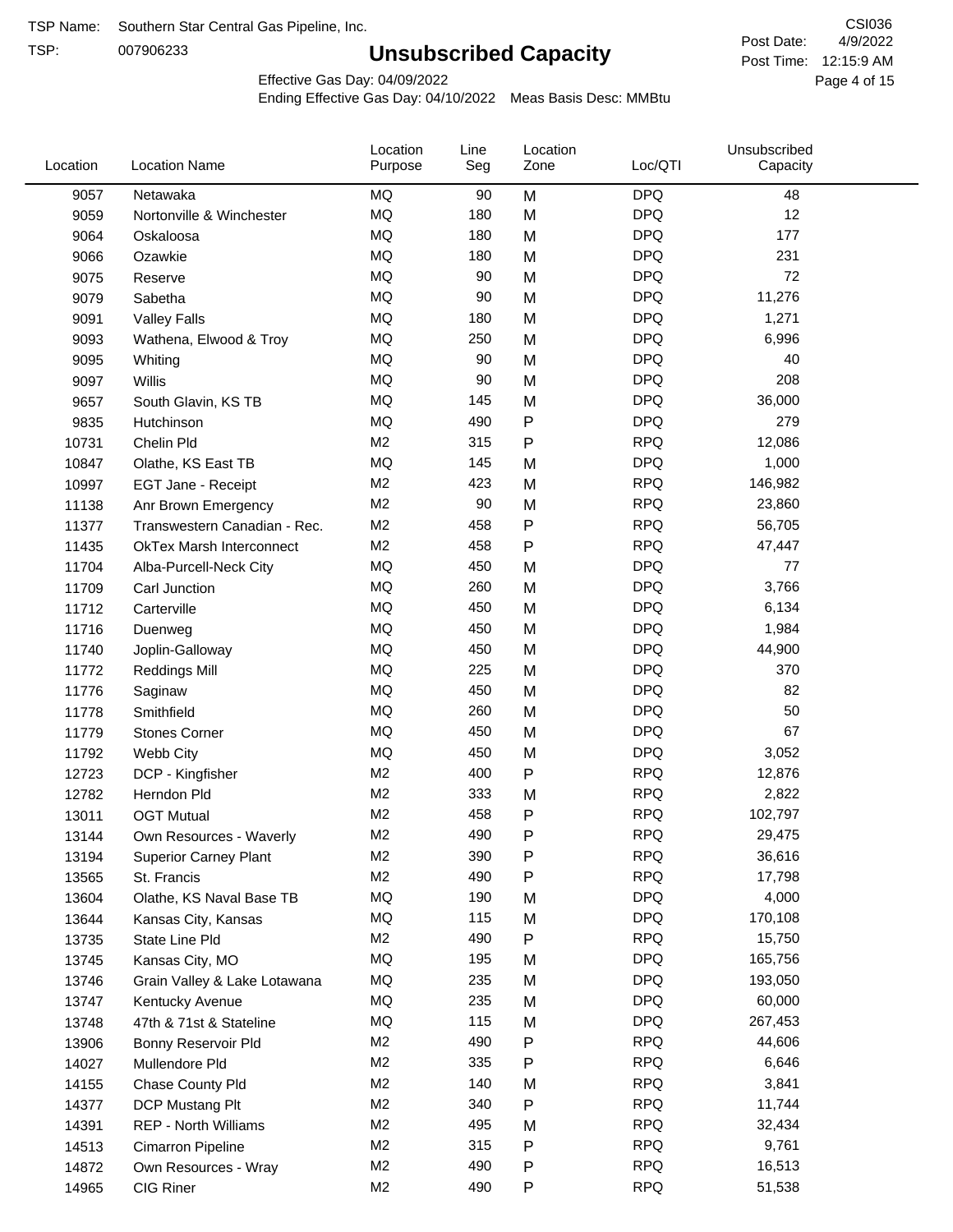TSP:

# **Unsubscribed Capacity**

4/9/2022 Page 5 of 15 Post Time: 12:15:9 AM CSI036 Post Date:

Effective Gas Day: 04/09/2022

| Location | <b>Location Name</b>               | Location<br>Purpose | Line<br>Seg | Location<br>Zone | Loc/QTI    | Unsubscribed<br>Capacity |  |
|----------|------------------------------------|---------------------|-------------|------------------|------------|--------------------------|--|
| 14971    | <b>KGST Ark River</b>              | M <sub>2</sub>      | 130         | P                | <b>RPQ</b> | 56,934                   |  |
| 15011    | <b>EOIT Noble</b>                  | M <sub>2</sub>      | 400         | P                | <b>RPQ</b> | 46,050                   |  |
| 15012    | Cleveland Mo                       | <b>MQ</b>           | 235         | M                | <b>DPQ</b> | 26                       |  |
| 15020    | East Lynne & Garden City           | <b>MQ</b>           | 235         | M                | <b>DPQ</b> | 830                      |  |
| 15024    | Freeman                            | <b>MQ</b>           | 235         | M                | <b>DPQ</b> | 76                       |  |
| 15032    | Holden                             | <b>MQ</b>           | 235         | M                | <b>DPQ</b> | 4,017                    |  |
| 15044    | Kingsville                         | <b>MQ</b>           | 235         | M                | <b>DPQ</b> | 41                       |  |
| 15050    | Lone Jack                          | <b>MQ</b>           | 235         | M                | <b>DPQ</b> | 288                      |  |
| 15064    | Peculiar                           | <b>MQ</b>           | 235         | M                | <b>DPQ</b> | 2,265                    |  |
| 15066    | Pleasant Hill                      | <b>MQ</b>           | 235         | M                | <b>DPQ</b> | 4,776                    |  |
| 15117    | Hulah                              | M <sub>2</sub>      | 335         | P                | <b>RPQ</b> | 2,730                    |  |
| 15142    | <b>EOIT McClain</b>                | M <sub>2</sub>      | 385         | P                | <b>RPQ</b> | 91,338                   |  |
| 15216    | Dearborn MO                        | MQ                  | 250         | M                | <b>DPQ</b> | 1,372                    |  |
| 15223    | Nimrod                             | M <sub>2</sub>      | 340         | P                | <b>RPQ</b> | 23,446                   |  |
| 15236    | Questar Skull Creek                | M <sub>2</sub>      | 490         | P                | <b>RPQ</b> | 49,874                   |  |
| 15253    | DCP - Cimarron Plant               | M <sub>2</sub>      | 458         | P                | <b>RPQ</b> | 117,425                  |  |
| 15256    | New Market & Trimble               | <b>MQ</b>           | 250         | M                | <b>DPQ</b> | 92                       |  |
| 15266    | <b>CIG Floris</b>                  | M <sub>2</sub>      | 315         | P                | <b>RPQ</b> | 81,012                   |  |
| 15300    | <b>OFS Stateline</b>               | M <sub>2</sub>      | 458         | P                | <b>RPQ</b> | 48,284                   |  |
| 15343    | St. Francis Pld                    | M <sub>2</sub>      | 490         | P                | <b>RPQ</b> | 13,960                   |  |
| 15405    | Golden Gas Pld                     | M <sub>2</sub>      | 315         | P                | <b>RPQ</b> | 25,274                   |  |
| 15430    | Velma Gas Plant                    | M <sub>2</sub>      | 385         | P                | <b>RPQ</b> | 53,846                   |  |
| 15433    | Scout - Satanta                    | M <sub>2</sub>      | 130         | P                | <b>RPQ</b> | 185,442                  |  |
| 15857    | DCP - Sholem                       | M <sub>2</sub>      | 385         | P                | <b>RPQ</b> | 2,182                    |  |
| 15907    | Cowley Gas Systems, LLC            | M <sub>2</sub>      | 333         | M                | <b>RPQ</b> | 3,084                    |  |
| 16013    | South Olathe TB                    | MQ                  | 145         | M                | <b>DPQ</b> | 24,000                   |  |
| 16289    | Scout - Jayhawk                    | M <sub>2</sub>      | 130         | P                | <b>RPQ</b> | 125,886                  |  |
| 16294    | Wamsutter - Echo Springs           | M <sub>2</sub>      | 490         | P                | <b>RPQ</b> | 223,278                  |  |
| 16376    | Salt Plains Storage                | M <sub>2</sub>      | 315         | P                | <b>RPQ</b> | 225,257                  |  |
| 16453    | <b>ETC Texas Pipeline Beaver</b>   | M <sub>2</sub>      | 315         | P                | <b>RPQ</b> | 86,510                   |  |
| 16478    | Envirotek Fuel Systems Inc         | M <sub>2</sub>      | 497         | P                | <b>RPQ</b> | 4,818                    |  |
| 16508    | Blue Jacket                        | <b>MQ</b>           | 225         | M                | <b>DPQ</b> | 81                       |  |
| 16516    | Commerce                           | MQ                  | 225         | M                | <b>DPQ</b> | 6,869                    |  |
| 16532    | Hockerville                        | <b>MQ</b>           | 225         | M                | <b>DPQ</b> | 219                      |  |
| 16534    | Quapaw                             | M <sub>2</sub>      | 225         | M                | <b>RPQ</b> | 29,362                   |  |
| 16552    | Miami                              | MQ                  | 225         | M                | <b>DPQ</b> | 28,664                   |  |
| 16562    | Republican                         | M <sub>2</sub>      | 490         | Ρ                | <b>RPQ</b> | 108,219                  |  |
| 16568    | Quapaw                             | MQ                  | 225         | M                | <b>DPQ</b> | 342                      |  |
| 16582    | EnergyVest - W Lenapah             | M <sub>2</sub>      | 225         | M                | <b>RPQ</b> | 17,625                   |  |
| 16583    | Cranor Tap                         | M <sub>2</sub>      | 497         | P                | <b>RPQ</b> | 6,060                    |  |
| 16584    | Oneok Westex Hemphill              | M2                  | 458         | Ρ                | <b>RPQ</b> | 54,887                   |  |
| 16592    | <b>TIGT Sugar Creek</b>            | M <sub>2</sub>      | 235         | M                | <b>RPQ</b> | 15,186                   |  |
| 16593    | <b>TIGT Glavin</b>                 | M <sub>2</sub>      | 190         | M                | <b>RPQ</b> | 113,678                  |  |
| 16604    | Osage Hills                        | M <sub>2</sub>      | 357         | Ρ                | <b>RPQ</b> | 10,303                   |  |
| 16620    | <b>ETC Texas Pipeline Canadian</b> | M <sub>2</sub>      | 458         | P                | <b>RPQ</b> | 39,194                   |  |
| 16621    | <b>ETC Texas Pipeline Hemphill</b> | M <sub>2</sub>      | 458         | Ρ                | <b>RPQ</b> | 61,340                   |  |
| 16667    | ECQ Pipeline - Powell              | M <sub>2</sub>      | 117         | M                | <b>RPQ</b> | 13,610                   |  |
| 16679    | Fox Plant                          | M <sub>2</sub>      | 385         | Ρ                | <b>RPQ</b> | 5,174                    |  |
| 16746    | Roxanna                            | M <sub>2</sub>      | 495         | M                | <b>RPQ</b> | 4,505                    |  |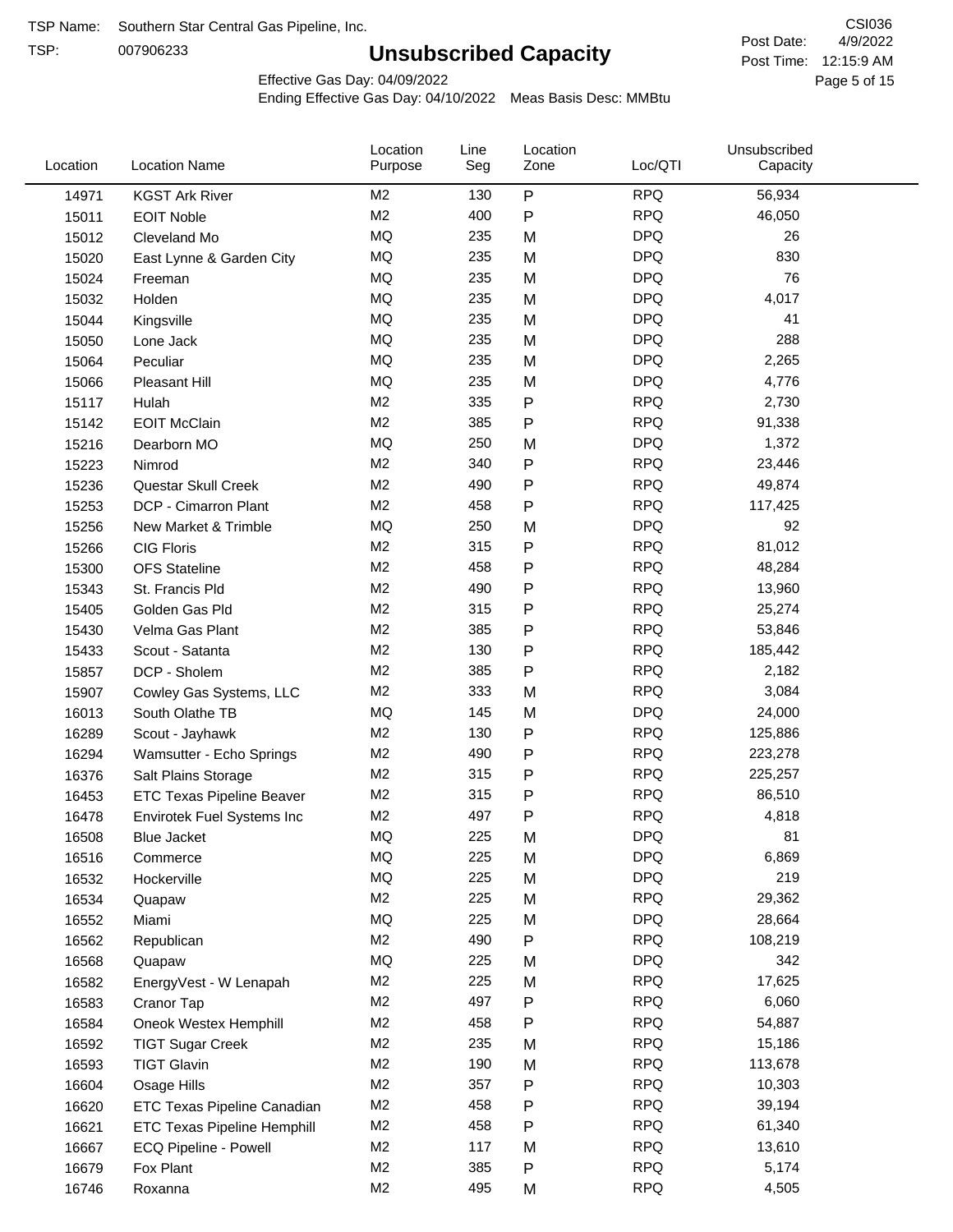TSP:

# **Unsubscribed Capacity**

4/9/2022 Page 6 of 15 Post Time: 12:15:9 AM CSI036 Post Date:

Effective Gas Day: 04/09/2022

| Location | <b>Location Name</b>             | Location<br>Purpose | Line<br>Seg | Location<br>Zone | Loc/QTI    | Unsubscribed<br>Capacity |  |
|----------|----------------------------------|---------------------|-------------|------------------|------------|--------------------------|--|
| 16747    | RedBud-Thayer Tap                | M <sub>2</sub>      | 495         | M                | <b>RPQ</b> | 4,872                    |  |
| 16750    | Dilworth Rms                     | M <sub>2</sub>      | 333         | ${\sf P}$        | <b>RPQ</b> | 5,334                    |  |
| 16757    | River Rock - Fireside            | M <sub>2</sub>      | 495         | M                | <b>RPQ</b> | 66,400                   |  |
| 16774    | River Rock - E Lenapah           | M <sub>2</sub>      | 225         | M                | <b>RPQ</b> | 17,605                   |  |
| 16794    | <b>NNG Kiowa</b>                 | M <sub>2</sub>      | 130         | P                | <b>RPQ</b> | 73,872                   |  |
| 16798    | <b>Endeavor Energy Resources</b> | M <sub>2</sub>      | 225         | M                | <b>RPQ</b> | 9,982                    |  |
| 16802    | Sunwest                          | M <sub>2</sub>      | 117         | M                | <b>RPQ</b> | 6,183                    |  |
| 16806    | Bluco- East Wann                 | M <sub>2</sub>      | 225         | M                | <b>RPQ</b> | 8,850                    |  |
| 16807    | Bitter Creek Eckley Pld-Yuma     | M <sub>2</sub>      | 490         | P                | <b>RPQ</b> | 35,096                   |  |
| 16812    | <b>RiverGas</b>                  | M <sub>2</sub>      | 95          | M                | <b>RPQ</b> | 5,590                    |  |
| 16813    | Cheyenne Plains - Sand Dune      | M <sub>2</sub>      | 130         | P                | <b>RPQ</b> | 395,434                  |  |
| 16817    | <b>Midwest Energy</b>            | M <sub>2</sub>      | 495         | M                | <b>RPQ</b> | 7,179                    |  |
| 16819    | River Rock- Keeton               | M <sub>2</sub>      | 225         | M                | <b>RPQ</b> | 9,535                    |  |
| 16820    | Superior - Hemphill              | M <sub>2</sub>      | 458         | P                | <b>RPQ</b> | 50,052                   |  |
| 16821    | Yuma West                        | M <sub>2</sub>      | 490         | P                | <b>RPQ</b> | 15,688                   |  |
| 16822    | Jayhawk PLD                      | M <sub>2</sub>      | 95          | M                | <b>RPQ</b> | 4,292                    |  |
| 16824    | Coon Creek                       | M <sub>2</sub>      | 497         | P                | <b>RPQ</b> | 8,858                    |  |
| 16835    | Shiloh                           | M <sub>2</sub>      | 495         | M                | <b>RPQ</b> | 8,573                    |  |
| 16836    | Evergy - South Harper            | <b>MQ</b>           | 235         | M                | <b>DPQ</b> | 86,400                   |  |
| 16837    | <b>EKAE Ethanol Plant</b>        | MQ                  | 496         | M                | <b>DPQ</b> | 1,397                    |  |
| 16840    | Nearman Creek Power Plant        | MQ                  | 195         | M                | <b>DPQ</b> | 28,800                   |  |
| 16844    | <b>Montgomery County</b>         | M <sub>2</sub>      | 260         | M                | <b>RPQ</b> | 8,000                    |  |
| 16848    | Colt-Liberty                     | M <sub>2</sub>      | 260         | M                | <b>RPQ</b> | 4,000                    |  |
| 16849    | City of Mulvane Power Plant      | <b>MQ</b>           | 120         | P                | <b>DPQ</b> | 2,880                    |  |
| 16850    | Escalera - Cow Creek             | M <sub>2</sub>      | 490         | $\mathsf{P}$     | <b>RPQ</b> | 66,094                   |  |
| 16852    | Southeastern KS P/L Wilson       | M <sub>2</sub>      | 495         | M                | <b>RPQ</b> | 60,000                   |  |
| 16857    | Superior - Cashion               | M <sub>2</sub>      | 400         | P                | <b>RPQ</b> | 10,482                   |  |
| 16862    | Superior - Perkins               | M <sub>2</sub>      | 390         | $\mathsf{P}$     | <b>RPQ</b> | 21,660                   |  |
| 16865    | RedBud-Mound Valley              | M <sub>2</sub>      | 260         | M                | <b>RPQ</b> | 8,000                    |  |
| 16871    | <b>TIGT Grant</b>                | M <sub>2</sub>      | 130         | P                | <b>RPQ</b> | 50,000                   |  |
| 16872    | River Rock - Jayhawk             | M <sub>2</sub>      | 495         | M                | <b>RPQ</b> | 57,579                   |  |
| 16873    | Layne Energy Sycamore            | M <sub>2</sub>      | 495         | M                | <b>RPQ</b> | 15,000                   |  |
| 16875    | Crenshaw Road                    | MQ                  | 455         | M                | <b>DPQ</b> | 33,611                   |  |
| 16877    | Acme Energy Services, Inc.       | M <sub>2</sub>      | 260         | M                | <b>RPQ</b> | 8,000                    |  |
| 16880    | Cottonwood                       | M <sub>2</sub>      | 235         | M                | <b>RPQ</b> | 1,000                    |  |
| 16883    | Cherryvale Boorigie PLd          | M <sub>2</sub>      | 495         | M                | <b>RPQ</b> | 34,135                   |  |
| 16884    | Keystone Delivery                | MQ                  | 390         | P                | <b>DPQ</b> | 6,067                    |  |
| 16890    | ADM/Deerfield                    | MQ                  | 95          | M                | <b>DPQ</b> | 6,078                    |  |
| 16891    | <b>KP Liberty</b>                | M <sub>2</sub>      | 260         | M                | <b>RPQ</b> | 8,300                    |  |
| 16897    | REP - South Williams             | M <sub>2</sub>      | 117         | M                | <b>RPQ</b> | 30,198                   |  |
| 16905    | <b>NEOK Production Company,</b>  | M <sub>2</sub>      | 225         | M                | <b>RPQ</b> | 7,970                    |  |
| 16908    | River Rock - Ft. Scott           | M <sub>2</sub>      | 495         | M                | <b>RPQ</b> | 54,600                   |  |
| 16911    | Evergy - Lake Road               | MQ                  | 250         | M                | <b>DPQ</b> | 34,400                   |  |
| 16912    | Targa - Waynoka                  | M <sub>2</sub>      | 315         | P                | <b>RPQ</b> | 157,111                  |  |
| 16916    | Kansas Ethanol, LLC              | MQ                  | 490         | P                | <b>DPQ</b> | 3,500                    |  |
| 16917    | Downstream Casino                | MQ                  | 225         | M                | <b>DPQ</b> | 1,510                    |  |
| 16918    | Show Me Ethanol                  | MQ                  | 425         | M                | <b>DPQ</b> | 6,623                    |  |
| 16922    | <b>Timberline Energy</b>         | M <sub>2</sub>      | 340         | P                | <b>RPQ</b> | 6,846                    |  |
| 16923    | <b>Mid-Continent Market</b>      | MQ                  | 120         | P                | <b>DPQ</b> | 30,000                   |  |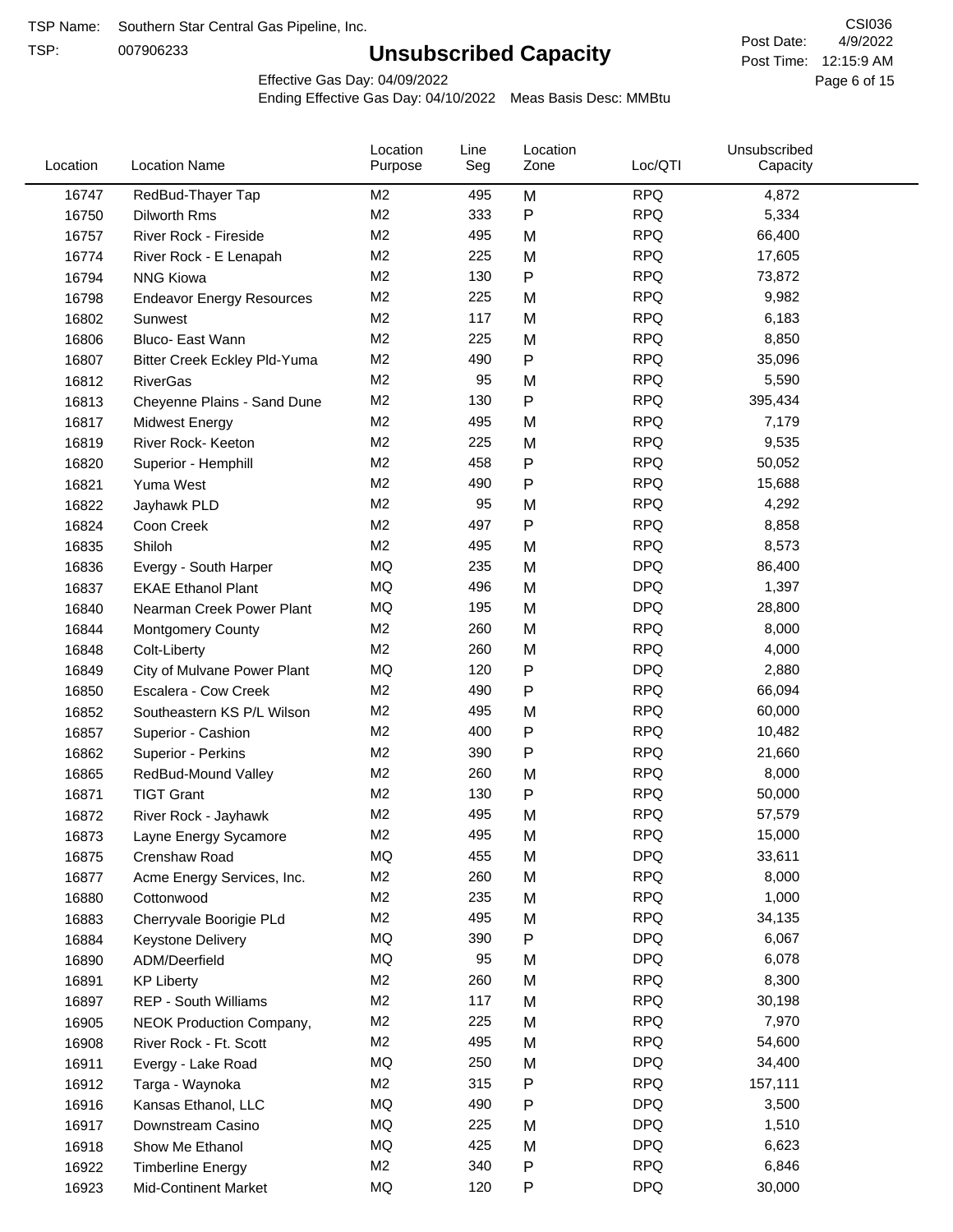TSP:

# **Unsubscribed Capacity**

4/9/2022 Page 7 of 15 Post Time: 12:15:9 AM CSI036 Post Date:

Effective Gas Day: 04/09/2022

| Location | <b>Location Name</b>                | Location<br>Purpose | Line<br>Seg | Location<br>Zone | Loc/QTI    | Unsubscribed<br>Capacity |  |
|----------|-------------------------------------|---------------------|-------------|------------------|------------|--------------------------|--|
| 16931    | Midwest Energy - Goodman            | MQ                  | 490         | $\mathsf{P}$     | <b>DPQ</b> | 8,000                    |  |
| 16933    | Westar Emporia Energy               | MQ                  | 140         | M                | <b>DPQ</b> | 106,202                  |  |
| 16935    | River Rock - Graybill               | M <sub>2</sub>      | 260         | M                | <b>RPQ</b> | 23,168                   |  |
| 16941    | REP - Independence CDP              | M <sub>2</sub>      | 117         | M                | <b>RPQ</b> | 29,270                   |  |
| 16942    | <b>Big Timber</b>                   | M <sub>2</sub>      | 490         | $\mathsf{P}$     | <b>RPQ</b> | 49,356                   |  |
| 16945    | ETC Texas Pipeline Antelope         | M <sub>2</sub>      | 458         | $\mathsf{P}$     | <b>RPQ</b> | 110,000                  |  |
| 16949    | Summit Branson                      | MQ                  | 455         | M                | <b>DPQ</b> | 62,208                   |  |
| 16952    | <b>Overland Park</b>                | MQ                  | 115         | M                | <b>DPQ</b> | 77,485                   |  |
| 16953    | Merriam                             | MQ                  | 115         | M                | <b>DPQ</b> | 123,624                  |  |
| 16955    | Mustang Gas Products, LLC           | M <sub>2</sub>      | 405         | $\mathsf{P}$     | <b>RPQ</b> | 25,550                   |  |
| 16956    | Superior - Ford                     | M <sub>2</sub>      | 130         | $\mathsf{P}$     | <b>RPQ</b> | 17,375                   |  |
| 16962    | Summit Sedalia                      | MQ                  | 235         | M                | <b>DPQ</b> | 0                        |  |
| 16967    | Noble Energy - Lilli                | M <sub>2</sub>      | 490         | $\mathsf{P}$     | <b>RPQ</b> | 40,863                   |  |
| 16972    | <b>ONG Norman</b>                   | MQ                  | 385         | $\mathsf{P}$     | <b>DPQ</b> | 40                       |  |
| 16975    | Superior - Spring Creek             | M <sub>2</sub>      | 315         | $\mathsf{P}$     | <b>RPQ</b> | 7,680                    |  |
| 16976    | Bettis Asphalt & Construction       | MQ                  | 180         | M                | <b>DPQ</b> | 3,216                    |  |
| 16977    | <b>KGS Kansas Star Casino</b>       | MQ                  | 333         | $\mathsf{P}$     | <b>DPQ</b> | 144                      |  |
| 16980    | <b>Black Hills Colwich</b>          | MQ                  | 120         | $\mathsf{P}$     | <b>DPQ</b> | 9,995                    |  |
| 16981    | Superior - Bellmon                  | M <sub>2</sub>      | 380         | $\mathsf{P}$     | <b>RPQ</b> | 63,800                   |  |
| 16983    | DCP Midstream - Ellis               | MQ                  | 458         | $\mathsf{P}$     | <b>DPQ</b> | 6,702                    |  |
| 16988    | Atmos Energy - W. Lawrence          | MQ                  | 180         | M                | <b>DPQ</b> | 127                      |  |
| 16991    | Williams Midstream North Alva       | MQ                  | 315         | $\mathsf{P}$     | <b>DPQ</b> | 1,992                    |  |
| 16992    | <b>ONG Ottawa</b>                   | MQ                  | 225         | M                | <b>DPQ</b> | 0                        |  |
| 16993    | Farmer's Gas                        | MQ                  | 130         | $\mathsf{P}$     | <b>DPQ</b> | 9,000                    |  |
| 16996    | Scout Sublette Delivery             | MQ                  | 130         | $\mathsf{P}$     | <b>DPQ</b> | 100                      |  |
| 16997    | Devon Energy Medford Station        | M <sub>2</sub>      | 315         | Ρ                | <b>RPQ</b> | 30,000                   |  |
| 16998    | Cheyenne Light, Fuel and            | MQ                  | 490         | $\mathsf{P}$     | <b>DPQ</b> | 90,800                   |  |
| 16999    | ETC - Crescent                      | M <sub>2</sub>      | 400         | $\mathsf{P}$     | <b>RPQ</b> | 35,000                   |  |
| 17000    | Bourbon County, KS -                | MQ                  | 95          | M                | <b>DPQ</b> | 1                        |  |
| 17003    | <b>Sunflower Electric Rubart</b>    | MQ                  | 130         | Ρ                | <b>DPQ</b> | 48,808                   |  |
| 17004    | <b>NGPL Beaver</b>                  | MQ                  | 315         | Ρ                | <b>DPQ</b> | 175,000                  |  |
| 17005    | ETC - Rose Valley (Delivery)        | MQ                  | 315         | P                | <b>DPQ</b> | 5,000                    |  |
| 17006    | ETC - Rose Valley                   | M <sub>2</sub>      | 315         | $\mathsf{P}$     | <b>RPQ</b> | 195,226                  |  |
| 17008    | OMPA Lamb                           | MQ                  | 335         | $\mathsf{P}$     | <b>DPQ</b> | 51,383                   |  |
| 17009    | <b>Grasslands Energy Centennial</b> | M <sub>2</sub>      | 490         | $\mathsf{P}$     | <b>RPQ</b> | 25,000                   |  |
| 17010    | Noble Keota Receipt                 | M <sub>2</sub>      | 490         | $\mathsf{P}$     | <b>RPQ</b> | 52,200                   |  |
| 17011    | Noble Keota Delivery                | MQ                  | 490         | P                | <b>DPQ</b> | 52,200                   |  |
| 17013    | Enlink - Battle Ridge               | M <sub>2</sub>      | 390         | $\mathsf{P}$     | <b>RPQ</b> | 31,824                   |  |
| 17021    | <b>TIGT Yuma</b>                    | M <sub>2</sub>      | 490         | P                | <b>RPQ</b> | 24,562                   |  |
| 17033    | Kickapoo Nation School              | MQ                  | 90          | M                | <b>DPQ</b> | 300                      |  |
| 17034    | ENVIA Energy Oklahoma City,         | MQ                  | 400         | ${\sf P}$        | <b>DPQ</b> | 3,888                    |  |
| 17035    | Ameren Columbia                     | MQ                  | 235         | M                | <b>DPQ</b> | 35,512                   |  |
| 17036    | <b>Coffeyville Resources</b>        | MQ                  | 260         | M                | <b>DPQ</b> | 39,992                   |  |
| 17050    | Atmos - Forest View                 | MQ                  | 190         | M                | <b>DPQ</b> | 4,058                    |  |
| 17052    | ONG NW Oklahoma City                | MQ                  | 340         | ${\sf P}$        | <b>DPQ</b> | 39,000                   |  |
| 17054    | <b>ONG Guthrie</b>                  | MQ                  | 400         | Ρ                | <b>DPQ</b> | 4,799                    |  |
| 17055    | ETC Texas Pipeline Nash             | MQ                  | 458         | $\mathsf{P}$     | <b>DPQ</b> | 1,500                    |  |
| 17056    | Blue Mountain - Chisholm Trail      | M <sub>2</sub>      | 340         | P                | <b>RPQ</b> | 72,000                   |  |
| 17057    | City of Tonkawa                     | MQ                  | 380         | P                | <b>DPQ</b> | 3,000                    |  |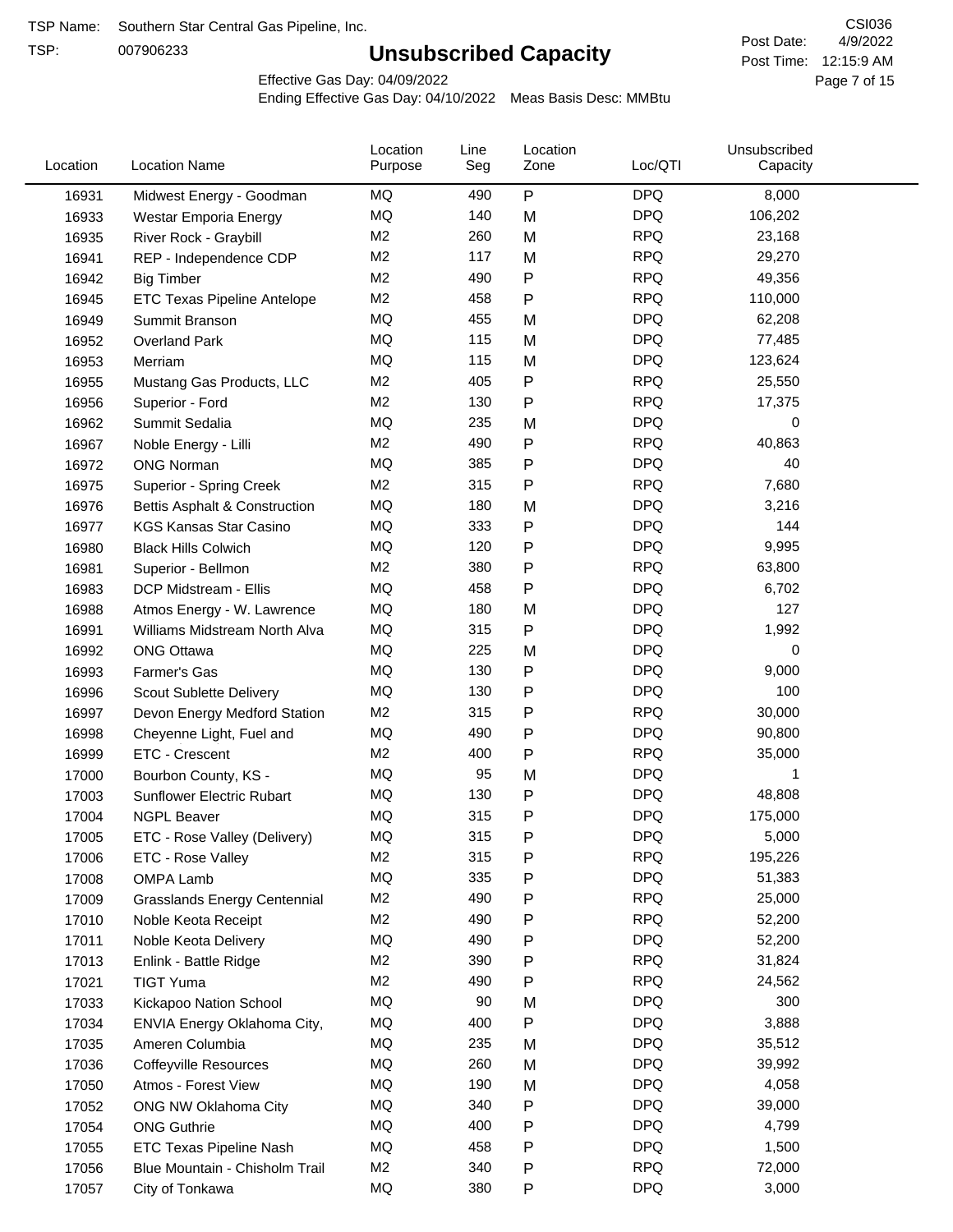TSP:

# **Unsubscribed Capacity**

4/9/2022 Page 8 of 15 Post Time: 12:15:9 AM CSI036 Post Date:

Effective Gas Day: 04/09/2022

| Location | <b>Location Name</b>           | Location<br>Purpose | Line<br>Seg | Location<br>Zone | Loc/QTI    | Unsubscribed<br>Capacity |  |
|----------|--------------------------------|---------------------|-------------|------------------|------------|--------------------------|--|
| 17058    | RPP - Hamm Landfill            | M2                  | 195         | M                | <b>RPQ</b> | 2,500                    |  |
| 17060    | Atmos-Elk City                 | MQ                  | 87          | M                | <b>DPQ</b> | 216                      |  |
| 17064    | Koch - Enid                    | MQ                  | 405         | ${\sf P}$        | <b>DPQ</b> | 0                        |  |
| 17065    | Canyon - Redcliff (Receipt)    | M <sub>2</sub>      | 458         | P                | <b>RPQ</b> | 180,000                  |  |
| 17066    | Canyon - Redcliff (Delivery)   | MQ                  | 458         | P                | <b>DPQ</b> | 6,175                    |  |
| 17067    | Blue Mountain - Chisholm Trail | M2                  | 340         | ${\sf P}$        | <b>RPQ</b> | 70,000                   |  |
| 17068    | <b>EOIT Alfalfa</b>            | M <sub>2</sub>      | 458         | P                | <b>RPQ</b> | 200,000                  |  |
| 17069    | <b>NGPL Carter</b>             | MQ                  | 385         | P                | <b>DPQ</b> | 65,000                   |  |
| 17080    | <b>ONEOK Bakken Pipeline</b>   | MQ                  | 490         | P                | <b>DPQ</b> | 360                      |  |
| 17086    | NGPL - Mutual                  | <b>MQ</b>           | 458         | ${\sf P}$        | <b>DPQ</b> | 150,000                  |  |
| 17087    | REX-St.Joe                     | M2                  | 250         | M                | <b>RPQ</b> | 78,606                   |  |
| 17091    | OGT - Maysville                | M <sub>2</sub>      | 385         | P                | <b>RPQ</b> | 110,000                  |  |
| 17096    | Northern Natural-Kiowa         | <b>MQ</b>           | 130         | ${\sf P}$        | <b>DPQ</b> | 100,000                  |  |
| 17104    | Black Hills - Plevna, KS TB    | <b>MQ</b>           | 130         | P                | <b>DPQ</b> | 480                      |  |
| 17105    | WIC - Cheyenne Hub             | M <sub>2</sub>      | 490         | ${\sf P}$        | <b>RPQ</b> | 144,000                  |  |
| 17113    | NGPL - Ford County Receipt     | M <sub>2</sub>      | 130         | P                | <b>RPQ</b> | 190,400                  |  |
| 17119    | Waste Mgmt RNG Receipt         | M <sub>2</sub>      | 400         | P                | <b>RPQ</b> | 2,976                    |  |
| 17404    | Anderson                       | MQ                  | 423         | M                | <b>DPQ</b> | 1,130                    |  |
| 17406    | Ash Grove, Walnut Grove & Wil  | <b>MQ</b>           | 455         | M                | <b>DPQ</b> | 2,595                    |  |
| 17408    | Aurora                         | MQ                  | 455         | M                | <b>DPQ</b> | 850                      |  |
| 17410    | <b>Billings Mo</b>             | MQ                  | 455         | M                | <b>DPQ</b> | 2,918                    |  |
| 17414    | Clever Mo                      | <b>MQ</b>           | 455         | M                | <b>DPQ</b> | 738                      |  |
| 17416    | Crane Mo                       | <b>MQ</b>           | 455         | M                | <b>DPQ</b> | 2,944                    |  |
| 17418    | Diamond                        | <b>MQ</b>           | 455         | M                | <b>DPQ</b> | 546                      |  |
| 17426    | Freistatt                      | <b>MQ</b>           | 455         | M                | <b>DPQ</b> | 256                      |  |
| 17430    | Goodman                        | MQ                  | 423         | M                | <b>DPQ</b> | 625                      |  |
| 17448    | Lanagan                        | <b>MQ</b>           | 423         | M                | <b>DPQ</b> | 337                      |  |
| 17452    | Marionville                    | <b>MQ</b>           | 455         | M                | <b>DPQ</b> | 1,119                    |  |
| 17454    | Monett                         | <b>MQ</b>           | 455         | M                | <b>DPQ</b> | 25,276                   |  |
| 17456    | Mt Vernon & Verona             | MQ                  | 455         | M                | <b>DPQ</b> | 4,407                    |  |
| 17458    | Neosho                         | <b>MQ</b>           | 455         | M                | <b>DPQ</b> | 8,597                    |  |
| 17460    | Noel & North Noel              | MQ                  | 423         | M                | <b>DPQ</b> | 19,472                   |  |
| 17462    | Nixa & Ozark                   | MQ                  | 455         | M                | <b>DPQ</b> | 5,340                    |  |
| 17464    | Pierce City                    | $\sf{MQ}$           | 455         | M                | <b>DPQ</b> | 3,281                    |  |
| 17466    | Pineville                      | MQ                  | 423         | M                | <b>DPQ</b> | 302                      |  |
| 17472    | Republic                       | MQ                  | 455         | M                | <b>DPQ</b> | 883                      |  |
| 17476    | Sarcoxie                       | MQ                  | 455         | M                | <b>DPQ</b> | 2,828                    |  |
| 17478    | Seneca                         | MQ                  | 225         | M                | <b>DPQ</b> | 9,873                    |  |
| 17492    | Wentworth                      | $\sf{MQ}$           | 455         | M                | <b>DPQ</b> | 193                      |  |
| 18328    | Goessel                        | MQ                  | 140         | M                | <b>DPQ</b> | 62                       |  |
| 18356    | Newton                         | MQ                  | 120         | ${\sf P}$        | <b>DPQ</b> | 21,538                   |  |
| 19000    | Scout Jayhawk Delivery         | MQ                  | 130         | P                | <b>DPQ</b> | 185,442                  |  |
| 19548    | Lyndon                         | MQ                  | 140         | M                | <b>DPQ</b> | 655                      |  |
| 19552    | Melvern                        | MQ                  | 493         | M                | <b>DPQ</b> | 42                       |  |
| 19554    | Michigan Valley                | MQ                  | 140         | M                | <b>DPQ</b> | 339                      |  |
| 19564    | Pomona                         | MQ                  | 140         | M                | <b>DPQ</b> | 1,579                    |  |
| 19568    | Quenemo                        | MQ                  | 140         | M                | <b>DPQ</b> | 255                      |  |
| 19576    | Scranton                       | MQ                  | 140         | M                | <b>DPQ</b> | 632                      |  |
| 19608    | Baldwin                        | $\sf{MQ}$           | 180         | M                | <b>DPQ</b> | 2,754                    |  |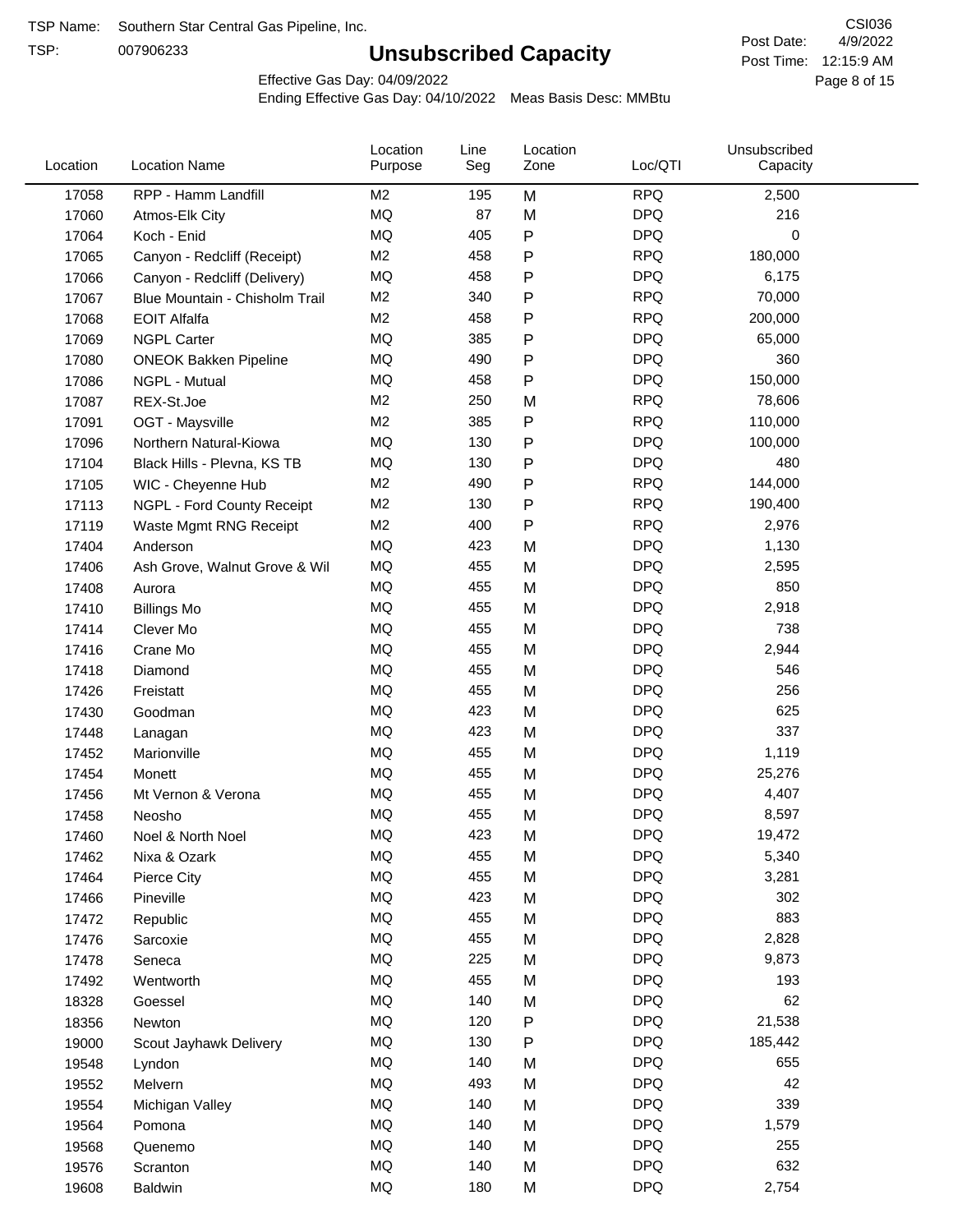TSP:

# **Unsubscribed Capacity**

4/9/2022 Page 9 of 15 Post Time: 12:15:9 AM CSI036 Post Date:

Effective Gas Day: 04/09/2022

| Location | <b>Location Name</b>  | Location<br>Purpose | Line<br>Seg | Location<br>Zone | Loc/QTI    | Unsubscribed<br>Capacity |  |
|----------|-----------------------|---------------------|-------------|------------------|------------|--------------------------|--|
| 19620    | Edgerton              | <b>MQ</b>           | 190         | M                | <b>DPQ</b> | 14                       |  |
| 19628    | Gardner               | <b>MQ</b>           | 190         | M                | <b>DPQ</b> | 2,755                    |  |
| 19648    | Lecompton             | <b>MQ</b>           | 180         | M                | <b>DPQ</b> | 109                      |  |
| 19650    | Le Loup               | <b>MQ</b>           | 190         | M                | <b>DPQ</b> | 37                       |  |
| 19660    | Ottawa                | <b>MQ</b>           | 493         | M                | <b>DPQ</b> | 6,129                    |  |
| 19664    | Perry                 | <b>MQ</b>           | 180         | M                | <b>DPQ</b> | 407                      |  |
| 19666    | Princeton             | <b>MQ</b>           | 496         | M                | <b>DPQ</b> | 130                      |  |
| 19672    | Richmond              | MQ                  | 496         | M                | <b>DPQ</b> | 374                      |  |
| 19676    | Scipio                | MQ                  | 496         | M                | <b>DPQ</b> | 27                       |  |
| 19678    | Somerset & Rural      | <b>MQ</b>           | 235         | M                | <b>DPQ</b> | 291                      |  |
| 19684    | Tonganoxie            | <b>MQ</b>           | 195         | M                | <b>DPQ</b> | 7,420                    |  |
| 19690    | Wellsville            | <b>MQ</b>           | 190         | M                | <b>DPQ</b> | 2,007                    |  |
| 20709    | <b>Bronson Etc</b>    | MQ                  | 95          | M                | <b>DPQ</b> | 360                      |  |
| 20712    | Carlyle               | <b>MQ</b>           | 495         | M                | <b>DPQ</b> | 26                       |  |
| 20714    | Cherryvale            | <b>MQ</b>           | 495         | M                | <b>DPQ</b> | 586                      |  |
| 20716    | Colony                | <b>MQ</b>           | 50          | M                | <b>DPQ</b> | 2,347                    |  |
| 20720    | Dennis                | <b>MQ</b>           | 495         | M                | <b>DPQ</b> | 54                       |  |
| 20725    | Erie                  | <b>MQ</b>           | 495         | M                | <b>DPQ</b> | 409                      |  |
| 20730    | Gas City & La Harpe   | <b>MQ</b>           | 495         | M                | <b>DPQ</b> | 1,457                    |  |
| 20764    | Parsons               | <b>MQ</b>           | 495         | M                | <b>DPQ</b> | 19,497                   |  |
| 20766    | Petrolia              | <b>MQ</b>           | 495         | M                | <b>DPQ</b> | 18                       |  |
| 20768    | Piqua                 | <b>MQ</b>           | 220         | M                | <b>DPQ</b> | 84                       |  |
| 20775    | South Mound           | <b>MQ</b>           | 495         | M                | <b>DPQ</b> | 45                       |  |
| 20785    | Thayer                | <b>MQ</b>           | 495         | M                | <b>DPQ</b> | 88                       |  |
| 20788    | Walnut & St Paul      | <b>MQ</b>           | 95          | M                | <b>DPQ</b> | 658                      |  |
| 20792    | Welda                 | <b>MQ</b>           | 495         | M                | <b>DPQ</b> | 1,122                    |  |
| 21008    | <b>Baxter Springs</b> | <b>MQ</b>           | 225         | M                | <b>DPQ</b> | 1,830                    |  |
| 21015    | Columbus              | <b>MQ</b>           | 260         | M                | <b>DPQ</b> | 2,639                    |  |
| 21018    | Crestline             | MQ                  | 260         | M                | <b>DPQ</b> | 156                      |  |
| 21021    | Fort Scott            | MQ                  | 95          | M                | <b>DPQ</b> | 31,139                   |  |
| 21024    | Galena & Empire City  | <b>MQ</b>           | 260         | M                | <b>DPQ</b> | 3,023                    |  |
| 21048    | Lowell                | <b>MQ</b>           | 225         | M                | <b>DPQ</b> | 52                       |  |
| 21055    | N Riverton            | MQ                  | 260         | M                | <b>DPQ</b> | 148                      |  |
| 21060    | Oswego                | $\sf{MQ}$           | 260         | M                | <b>DPQ</b> | 2,588                    |  |
| 21080    | Treece                | MQ                  | 225         | M                | <b>DPQ</b> | 473                      |  |
| 23576    | St Joseph             | MQ                  | 250         | M                | <b>DPQ</b> | 88,184                   |  |
| 24228    | Grantville            | MQ                  | 180         | M                | <b>DPQ</b> | 207                      |  |
| 24252    | Meriden               | MQ                  | 180         | M                | <b>DPQ</b> | 177                      |  |
| 24276    | Shawnee Heights       | MQ                  | 180         | M                | <b>DPQ</b> | 696                      |  |
| 24280    | Topeka                | $\sf{MQ}$           | 180         | M                | <b>DPQ</b> | 152,652                  |  |
| 26304    | Alma                  | MQ                  | 425         | M                | <b>DPQ</b> | 95                       |  |
| 26308    | Blackburn             | MQ                  | 425         | M                | <b>DPQ</b> | 163                      |  |
| 26312    | Carrollton            | MQ                  | 425         | M                | <b>DPQ</b> | 2,523                    |  |
| 26314    | Concordia             | MQ                  | 425         | M                | <b>DPQ</b> | 1,576                    |  |
| 26316    | Corder                | MQ                  | 425         | M                | <b>DPQ</b> | 11                       |  |
| 26325    | Emma                  | MQ                  | 425         | M                | <b>DPQ</b> | 206                      |  |
| 26332    | Higginsville          | MQ                  | 425         | M                | <b>DPQ</b> | 28,860                   |  |
| 26344    | Knobnoster            | $\sf{MQ}$           | 235         | M                | <b>DPQ</b> | 16,700                   |  |
| 26348    | La Monte              | MQ                  | 235         | M                | <b>DPQ</b> | 111                      |  |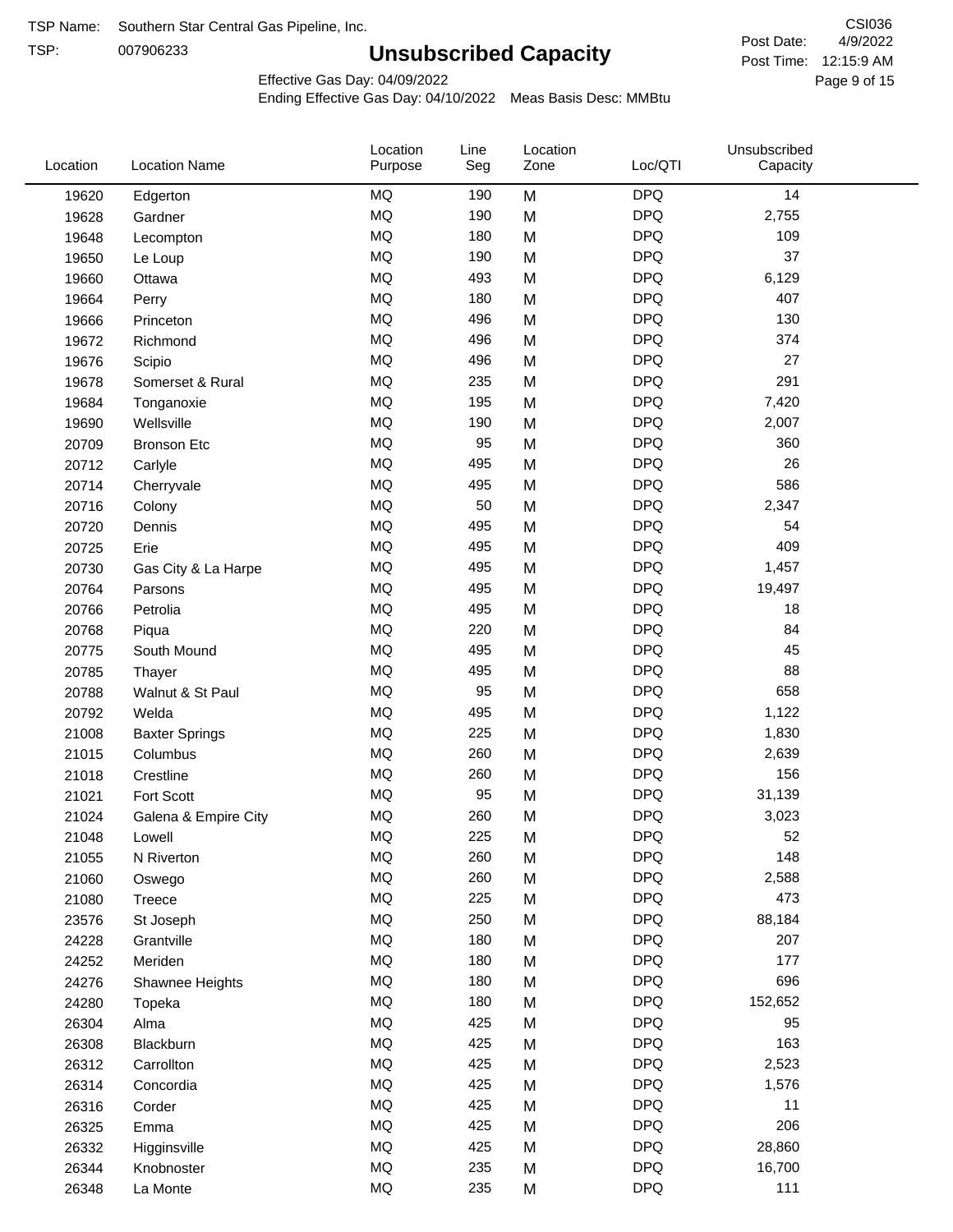TSP:

# **Unsubscribed Capacity**

4/9/2022 Page 10 of 15 Post Time: 12:15:9 AM CSI036 Post Date:

Effective Gas Day: 04/09/2022

| Location | <b>Location Name</b>          | Location<br>Purpose | Line<br>Seg | Location<br>Zone | Loc/QTI    | Unsubscribed<br>Capacity |  |
|----------|-------------------------------|---------------------|-------------|------------------|------------|--------------------------|--|
| 26352    | Mt Leonard                    | <b>MQ</b>           | 425         | M                | <b>DPQ</b> | 167                      |  |
| 26356    | Norborne                      | MQ                  | 425         | M                | <b>DPQ</b> | 1,901                    |  |
| 26376    | Slater                        | MQ                  | 425         | M                | <b>DPQ</b> | 471                      |  |
| 26378    | <b>Sweet Springs</b>          | MQ                  | 425         | M                | <b>DPQ</b> | 584                      |  |
| 26392    | Warrensburg                   | <b>MQ</b>           | 235         | M                | <b>DPQ</b> | 10,551                   |  |
| 26394    | Waverly                       | <b>MQ</b>           | 425         | M                | <b>DPQ</b> | 378                      |  |
| 27015    | <b>Belle Plaine</b>           | MQ                  | 333         | P                | <b>DPQ</b> | 150                      |  |
| 27020    | <b>Bentley</b>                | <b>MQ</b>           | 120         | P                | <b>DPQ</b> | 217                      |  |
| 27035    | Derby                         | MQ                  | 120         | P                | <b>DPQ</b> | 7,759                    |  |
| 27040    | Andover                       | <b>MQ</b>           | 300         | M                | <b>DPQ</b> | 166                      |  |
| 27050    | Haysville                     | MQ                  | 120         | P                | <b>DPQ</b> | 9,455                    |  |
| 27060    | Mulvane                       | MQ                  | 120         | P                | <b>DPQ</b> | 9,778                    |  |
| 27065    | Rose Hill                     | MQ                  | 295         | P                | <b>DPQ</b> | 5,386                    |  |
| 27070    | Sedgwick                      | <b>MQ</b>           | 120         | P                | <b>DPQ</b> | 7,149                    |  |
| 27080    | Udall                         | <b>MQ</b>           | 333         | P                | <b>DPQ</b> | 538                      |  |
| 27085    | <b>Valley Center</b>          | <b>MQ</b>           | 120         | P                | <b>DPQ</b> | 51,875                   |  |
| 27092    | Wichita                       | MQ                  | 120         | $\mathsf{P}$     | <b>DPQ</b> | 259,947                  |  |
| 29001    | Atchison                      | MQ                  | 90          | M                | <b>DPQ</b> | 20,786                   |  |
| 29002    | Emporia                       | MQ                  | 140         | M                | <b>DPQ</b> | 15,524                   |  |
| 29003    | Leavenworth                   | MQ                  | 195         | M                | <b>DPQ</b> | 14,939                   |  |
| 29005    | Effingham                     | MQ                  | 90          | M                | <b>DPQ</b> | 269                      |  |
| 30804    | Abbyville                     | MQ                  | 130         | P                | <b>DPQ</b> | 195                      |  |
| 34612    | Altamont                      | <b>MQ</b>           | 260         | M                | <b>DPQ</b> | 119                      |  |
| 35013    | Americus                      | <b>MQ</b>           | 140         | M                | <b>DPQ</b> | 31                       |  |
| 35515    | <b>ANR Alden</b>              | <b>MQ</b>           | 490         | P                | <b>DPQ</b> | 135,571                  |  |
| 36918    | Argonia                       | MQ                  | 120         | P                | <b>DPQ</b> | 15                       |  |
| 37100    | Wynona                        | MQ                  | 334         | P                | <b>DPQ</b> | 287                      |  |
| 37118    | Hominy                        | <b>MQ</b>           | 357         | P                | <b>DPQ</b> | 91                       |  |
| 37172    | <b>Black Hills Hutchinson</b> | MQ                  | 130         | P                | <b>DPQ</b> | 15,360                   |  |
| 37175    | EGT Jane - Delivery           | MQ                  | 423         | M                | <b>DPQ</b> | 216,201                  |  |
| 38021    | Auburn                        | MQ                  | 180         | M                | <b>DPQ</b> | 756                      |  |
| 38522    | <b>Avant Utilities</b>        | MQ                  | 357         | P                | <b>DPQ</b> | 157                      |  |
| 41709    | <b>Billings</b>               | MQ                  | 380         | P                | <b>DPQ</b> | 2,032                    |  |
| 42915    | Springfield                   | MQ                  | 455         | M                | <b>DPQ</b> | 698,615                  |  |
| 44021    | Burlingame                    | <b>MQ</b>           | 140         | M                | <b>DPQ</b> | 1,686                    |  |
| 44121    | Alfalfa City Ok               | $\sf{MQ}$           | 315         | ${\sf P}$        | <b>DPQ</b> | 394                      |  |
| 45301    | Cassoday                      | MQ                  | 140         | M                | <b>DPQ</b> | 0                        |  |
| 46608    | Chanute                       | MQ                  | 495         | M                | <b>DPQ</b> | 51,665                   |  |
| 46809    | Florence                      | MQ                  | 140         | M                | <b>DPQ</b> | 1,001                    |  |
| 47412    | Cleveland                     | MQ                  | 357         | P                | <b>DPQ</b> | 1,569                    |  |
| 47641    | CIG Riner                     | MQ                  | 490         | P                | <b>DPQ</b> | 62,965                   |  |
| 48015    | Bourbon County, KS            | MQ                  | 95          | M                | <b>DPQ</b> | 4,627                    |  |
| 48301    | Copan                         | MQ                  | 497         | P                | <b>DPQ</b> | 358                      |  |
| 55502    | Danville                      | $\sf{MQ}$           | 120         | P                | <b>DPQ</b> | 166                      |  |
| 56601    | Denison                       | MQ                  | $90\,$      | M                | <b>DPQ</b> | 79                       |  |
| 58518    | Drumright                     | MQ                  | 390         | P                | <b>DPQ</b> | 4,485                    |  |
| 60706    | Peckham                       | MQ                  | 117         | M                | <b>DPQ</b> | 67                       |  |
| 62810    | Black Hills - Enterprise TB   | $\sf{MQ}$           | 130         | ${\sf P}$        | <b>DPQ</b> | 990                      |  |
| 63919    | Eskridge                      | $\sf{MQ}$           | 140         | M                | <b>DPQ</b> | 820                      |  |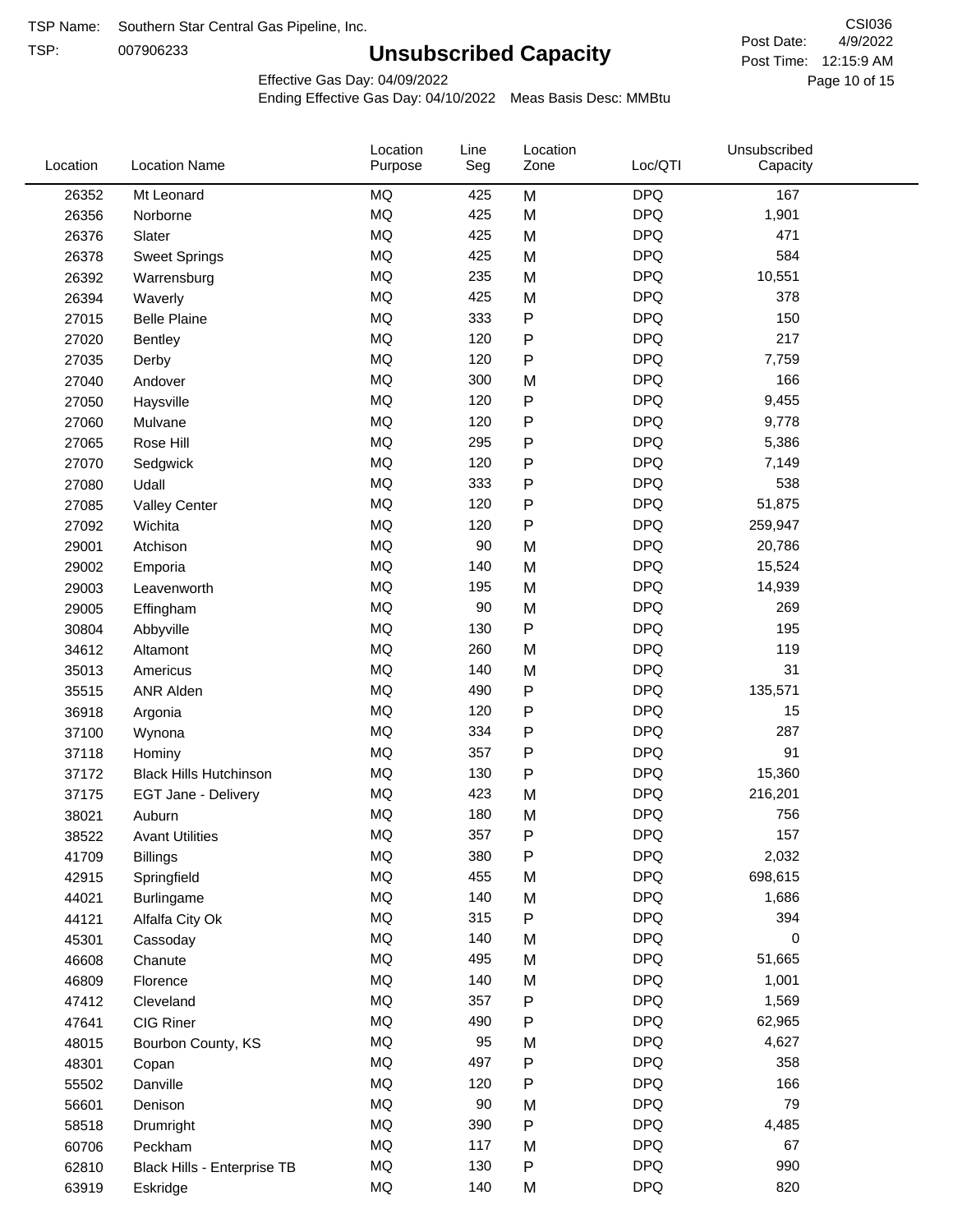TSP:

# **Unsubscribed Capacity**

4/9/2022 Page 11 of 15 Post Time: 12:15:9 AM CSI036 Post Date:

Effective Gas Day: 04/09/2022

| Location | <b>Location Name</b>         | Location<br>Purpose | Line<br>Seg | Location<br>Zone | Loc/QTI    | Unsubscribed<br>Capacity |  |
|----------|------------------------------|---------------------|-------------|------------------|------------|--------------------------|--|
| 68015    | Ford                         | <b>MQ</b>           | 130         | P                | <b>DPQ</b> | 424                      |  |
| 68518    | Freedom                      | MQ                  | 315         | P                | <b>DPQ</b> | 12                       |  |
| 70408    | <b>Garnett KS</b>            | <b>MQ</b>           | 496         | M                | <b>DPQ</b> | 15,099                   |  |
| 70610    | Gate                         | <b>MQ</b>           | 315         | P                | <b>DPQ</b> | 63                       |  |
| 74416    | Pocasset                     | <b>MQ</b>           | 340         | P                | <b>DPQ</b> | 96                       |  |
| 77118    | Granby                       | <b>MQ</b>           | 455         | M                | <b>DPQ</b> | 816                      |  |
| 77308    | Bonner Springs Ks            | <b>MQ</b>           | 190         | M                | <b>DPQ</b> | 7,104                    |  |
| 77512    | Eureka, Toronto & Neal       | MQ                  | 140         | M                | <b>DPQ</b> | 2,306                    |  |
| 77705    | Anthony                      | <b>MQ</b>           | 120         | ${\sf P}$        | <b>DPQ</b> | 26,858                   |  |
| 80312    | Hamilton Ks                  | MQ                  | 140         | M                | <b>DPQ</b> | 445                      |  |
| 80515    | Atmos - Strong Cty &         | MQ                  | 140         | M                | <b>DPQ</b> | 27                       |  |
| 83418    | Howard Ks                    | <b>MQ</b>           | 498         | M                | <b>DPQ</b> | 3,629                    |  |
| 84021    | Humboldt Ks                  | <b>MQ</b>           | 495         | M                | <b>DPQ</b> | 4,390                    |  |
| 86717    | Iola Ks                      | <b>MQ</b>           | 495         | M                | <b>DPQ</b> | 10,749                   |  |
| 96108    | Black Hills - Lawrence       | <b>MQ</b>           | 180         | M                | <b>DPQ</b> | 45,466                   |  |
| 96912    | Kechi Ks                     | <b>MQ</b>           | 120         | P                | <b>DPQ</b> | 150                      |  |
| 97112    | Copeland                     | MQ                  | 130         | P                | <b>DPQ</b> | 15,628                   |  |
| 102512   | Lebo                         | <b>MQ</b>           | 493         | M                | <b>DPQ</b> | 273                      |  |
| 103101   | Lenapah                      | <b>MQ</b>           | 225         | M                | <b>DPQ</b> | 249                      |  |
| 104615   | Liberal                      | <b>MQ</b>           | 260         | M                | <b>DPQ</b> | 204                      |  |
| 108119   | Ochelata                     | <b>MQ</b>           | 357         | P                | <b>DPQ</b> | 168                      |  |
| 108221   | Washington                   | <b>MQ</b>           | 497         | P                | <b>DPQ</b> | 395                      |  |
| 110412   | McLouth                      | <b>MQ</b>           | 170         | M                | <b>DPQ</b> | 113                      |  |
| 110908   | Mannford                     | <b>MQ</b>           | 357         | P                | <b>DPQ</b> | 456                      |  |
| 113612   | Webb City, OK TB             | MQ                  | 335         | P                | <b>DPQ</b> | 317                      |  |
| 113713   | Osage City Ok                | MQ                  | 357         | P                | <b>DPQ</b> | 239                      |  |
| 113812   | Clinton & Leeton             | <b>MQ</b>           | 235         | M                | <b>DPQ</b> | 21,928                   |  |
| 113852   | Marshall                     | <b>MQ</b>           | 425         | M                | <b>DPQ</b> | 14,581                   |  |
| 113856   | Nevada                       | <b>MQ</b>           | 95          | M                | <b>DPQ</b> | 9,333                    |  |
| 113864   | <b>Platte City</b>           | <b>MQ</b>           | 250         | M                | <b>DPQ</b> | 2,890                    |  |
| 113872   | Lexington-Richmond-Henrietta | <b>MQ</b>           | 425         | M                | <b>DPQ</b> | 3,022                    |  |
| 113876   | Sedalia                      | <b>MQ</b>           | 235         | M                | <b>DPQ</b> | 26,188                   |  |
| 113880   | Tracy                        | MQ                  | 250         | M                | <b>DPQ</b> | 135                      |  |
| 113892   | Weston                       | MQ                  | 250         | M                | <b>DPQ</b> | 1,140                    |  |
| 118121   | Mulberry                     | MQ                  | 260         | M                | <b>DPQ</b> | 239                      |  |
| 118321   | Mulhall                      | MQ                  | 400         | Ρ                | <b>DPQ</b> | 150                      |  |
| 120000   | Spire                        | MQ                  | 235         | M                | <b>DPQ</b> | 13,115                   |  |
| 121110   | Neodesha                     | MQ                  | 495         | M                | <b>DPQ</b> | 6,410                    |  |
| 121315   | Neosho Rapids                | MQ                  | 493         | M                | <b>DPQ</b> | 289                      |  |
| 121415   | <b>NGPL Barton</b>           | MQ                  | 490         | Ρ                | <b>DPQ</b> | 184,224                  |  |
| 121515   | <b>NGPL Ford</b>             | MQ                  | 130         | Ρ                | <b>DPQ</b> | 269,500                  |  |
| 122715   | Afton-Fairland-Grove-Jay     | MQ                  | 225         | M                | <b>DPQ</b> | 6,793                    |  |
| 122915   | Norwich                      | MQ                  | 120         | Ρ                | <b>DPQ</b> | 124                      |  |
| 125315   | Oilton                       | MQ                  | 357         | Ρ                | <b>DPQ</b> | 1,130                    |  |
| 129311   | <b>ONG Harper County</b>     | MQ                  | 315         | P                | <b>DPQ</b> | 7,083                    |  |
| 129712   | Olivet                       | MQ                  | 493         | M                | <b>DPQ</b> | 24                       |  |
| 130001   | Orlando                      | MQ                  | 400         | P                | <b>DPQ</b> | 219                      |  |
| 132018   | Oronogo                      | MQ                  | 450         | M                | <b>DPQ</b> | 256                      |  |
| 132519   | Osage City Ks                | MQ                  | 140         | M                | <b>DPQ</b> | 3,551                    |  |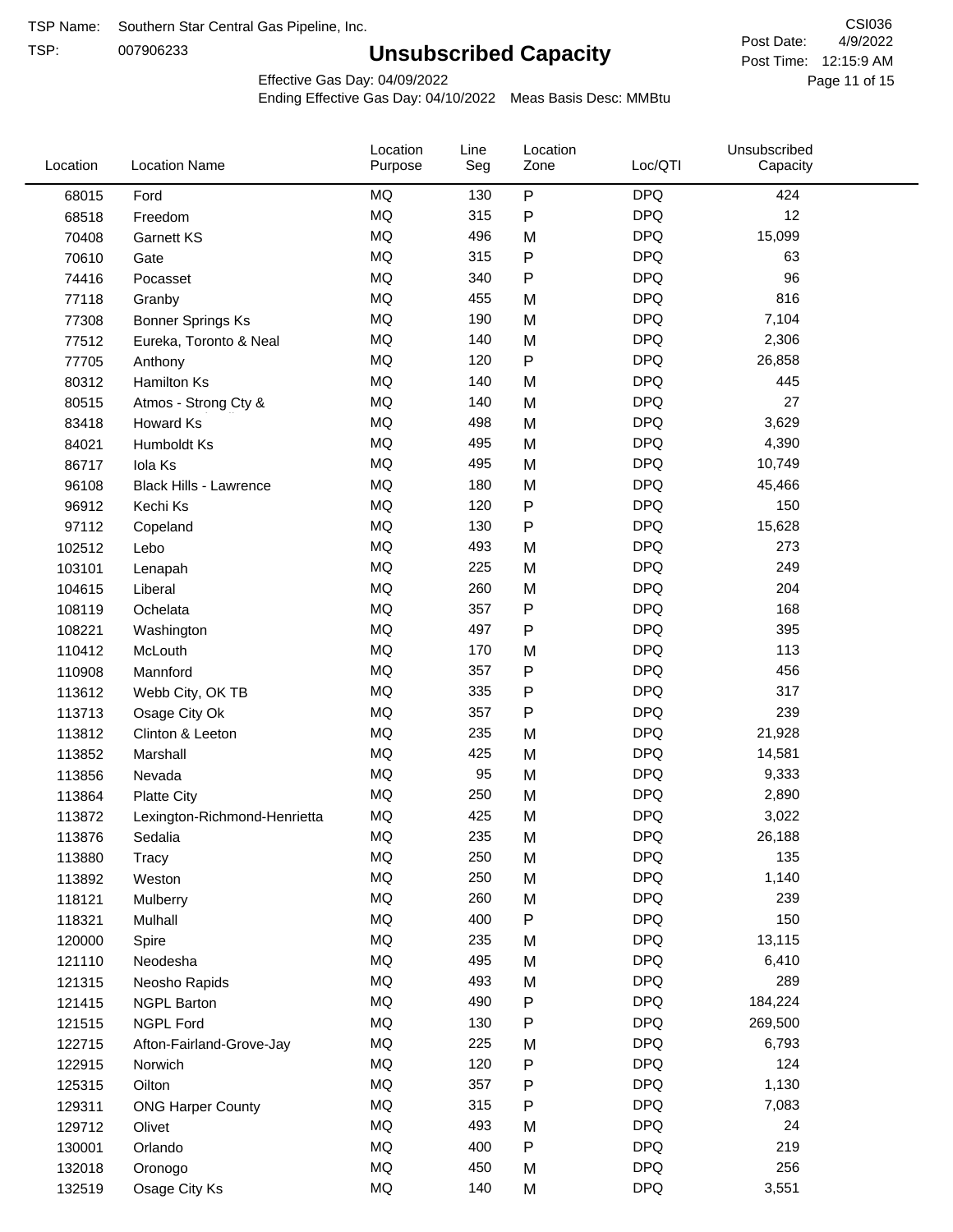TSP:

# **Unsubscribed Capacity**

4/9/2022 Page 12 of 15 Post Time: 12:15:9 AM CSI036 Post Date:

Effective Gas Day: 04/09/2022

| Location | <b>Location Name</b>             | Location<br>Purpose | Line<br>Seg | Location<br>Zone | Loc/QTI    | Unsubscribed<br>Capacity |  |
|----------|----------------------------------|---------------------|-------------|------------------|------------|--------------------------|--|
| 135533   | PEPL Princeton                   | <b>MQ</b>           | 496         | M                | <b>DPQ</b> | 106,178                  |  |
| 135808   | Partridge                        | <b>MQ</b>           | 130         | ${\sf P}$        | <b>DPQ</b> | 134                      |  |
| 136701   | <b>Black Hills Reno</b>          | MQ                  | 130         | $\mathsf{P}$     | <b>DPQ</b> | 12,912                   |  |
| 137550   | <b>Black Hills South Wichita</b> | <b>MQ</b>           | 120         | $\mathsf{P}$     | <b>DPQ</b> | 18,975                   |  |
| 139712   | Plattsburg                       | <b>MQ</b>           | 250         | M                | <b>DPQ</b> | 1,764                    |  |
| 145950   | Merino                           | <b>MQ</b>           | 490         | $\mathsf{P}$     | <b>DPQ</b> | 156                      |  |
| 150418   | Ramona                           | <b>MQ</b>           | 357         | $\mathsf{P}$     | <b>DPQ</b> | 396                      |  |
| 151525   | Reading                          | <b>MQ</b>           | 140         | M                | <b>DPQ</b> | 20                       |  |
| 154501   | Nelagoney                        | <b>MQ</b>           | 334         | $\mathsf{P}$     | <b>DPQ</b> | 179                      |  |
| 157025   | Severy                           | <b>MQ</b>           | 498         | M                | <b>DPQ</b> | 142                      |  |
| 163100   | Superior                         | MQ                  | 265         | M                | <b>DPQ</b> | 336                      |  |
| 164725   | Sylvia                           | MQ                  | 130         | ${\sf P}$        | <b>DPQ</b> | 141                      |  |
| 168112   | Transwestern Canadian - Del.     | <b>MQ</b>           | 458         | $\mathsf{P}$     | <b>DPQ</b> | 230,000                  |  |
| 168612   | Chetopa & Rural                  | <b>MQ</b>           | 260         | M                | <b>DPQ</b> | 678                      |  |
| 168620   | Edna & Bartlett                  | MQ                  | 260         | M                | <b>DPQ</b> | 248                      |  |
| 172812   | Conner Area                      | MQ                  | 195         | M                | <b>DPQ</b> | 139                      |  |
| 172820   | Easton & Lowemont                | MQ                  | 195         | M                | <b>DPQ</b> | 223                      |  |
| 172822   | Savonburg & Elsmore              | MQ                  | 95          | M                | <b>DPQ</b> | 600                      |  |
| 172828   | <b>Fall River</b>                | <b>MQ</b>           | 498         | M                | <b>DPQ</b> | 378                      |  |
| 172832   | Galesburg                        | <b>MQ</b>           | 495         | M                | <b>DPQ</b> | 191                      |  |
| 172834   | Atmos Energy - Olathe            | <b>MQ</b>           | 190         | M                | <b>DPQ</b> | 23,240                   |  |
| 172836   | Havana                           | <b>MQ</b>           | 117         | M                | <b>DPQ</b> | 54                       |  |
| 172838   | Hillsdale                        | <b>MQ</b>           | 235         | M                | <b>DPQ</b> | 202                      |  |
| 172844   | Jarbalo                          | <b>MQ</b>           | 170         | M                | <b>DPQ</b> | 146                      |  |
| 172848   | Kickapoo                         | <b>MQ</b>           | 250         | M                | <b>DPQ</b> | 241                      |  |
| 172855   | Liberty                          | <b>MQ</b>           | 260         | M                | <b>DPQ</b> | 2,880                    |  |
| 172857   | Linwood                          | <b>MQ</b>           | 195         | M                | <b>DPQ</b> | 330                      |  |
| 172860   | Mc Cune                          | <b>MQ</b>           | 260         | M                | <b>DPQ</b> | 242                      |  |
| 172862   | Moorehead                        | <b>MQ</b>           | 495         | M                | <b>DPQ</b> | 32                       |  |
| 172864   | Moorehead Rural                  | <b>MQ</b>           | 495         | M                | <b>DPQ</b> | 1,014                    |  |
| 172866   | Mound Valley                     | <b>MQ</b>           | 260         | M                | <b>DPQ</b> | 101                      |  |
| 172870   | Niotaze                          | MQ                  | 117         | М                | <b>DPQ</b> | 351                      |  |
| 172880   | <b>Pleasant Valley</b>           | MQ                  | 180         | M                | <b>DPQ</b> | 24                       |  |
| 172885   | Reno Area                        | MQ                  | 195         | M                | <b>DPQ</b> | 36                       |  |
| 172892   | Wyandotte                        | <b>MQ</b>           | 190         | M                | <b>DPQ</b> | 10,018                   |  |
| 172944   | Coffeyville Area                 | <b>MQ</b>           | 260         | M                | <b>DPQ</b> | 138,016                  |  |
| 173214   | Uniontown                        | MQ                  | 95          | M                | <b>DPQ</b> | 276                      |  |
| 176819   | Viola                            | MQ                  | 120         | P                | <b>DPQ</b> | 120                      |  |
| 180311   | Wakita                           | <b>MQ</b>           | 315         | $\mathsf{P}$     | <b>DPQ</b> | 74                       |  |
| 181013   | Walton                           | MQ                  | 140         | M                | <b>DPQ</b> | 138                      |  |
| 181715   | Wann                             | MQ                  | 225         | M                | <b>DPQ</b> | 65                       |  |
| 223001   | Atchison Eng Defense Ind Plt     | MQ                  | 90          | M                | <b>DPQ</b> | 137                      |  |
| 224501   | <b>ICI Chemical Plant</b>        | $\sf{MQ}$           | 450         | M                | <b>DPQ</b> | 1,880                    |  |
| 225001   | Augusta Sewage Plant             | MQ                  | 295         | ${\sf P}$        | <b>DPQ</b> | 63                       |  |
| 243501   | <b>Beech Aircraft Plant</b>      | MQ                  | 120         | ${\sf P}$        | <b>DPQ</b> | 5,725                    |  |
| 253001   | Roenbaugh Lease Irrigation       | MQ                  | 130         | ${\sf P}$        | <b>DPQ</b> | 107                      |  |
| 266001   | Boeing No 2 Plant                | MQ                  | 120         | ${\sf P}$        | <b>DPQ</b> | 16,419                   |  |
| 274001   | Pleasant Valley Irr.             | MQ                  | 130         | ${\sf P}$        | <b>DPQ</b> | 233                      |  |
| 285501   | <b>Buildex Haydite Plant</b>     | MQ                  | 250         | M                | <b>DPQ</b> | 8,075                    |  |
|          |                                  |                     |             |                  |            |                          |  |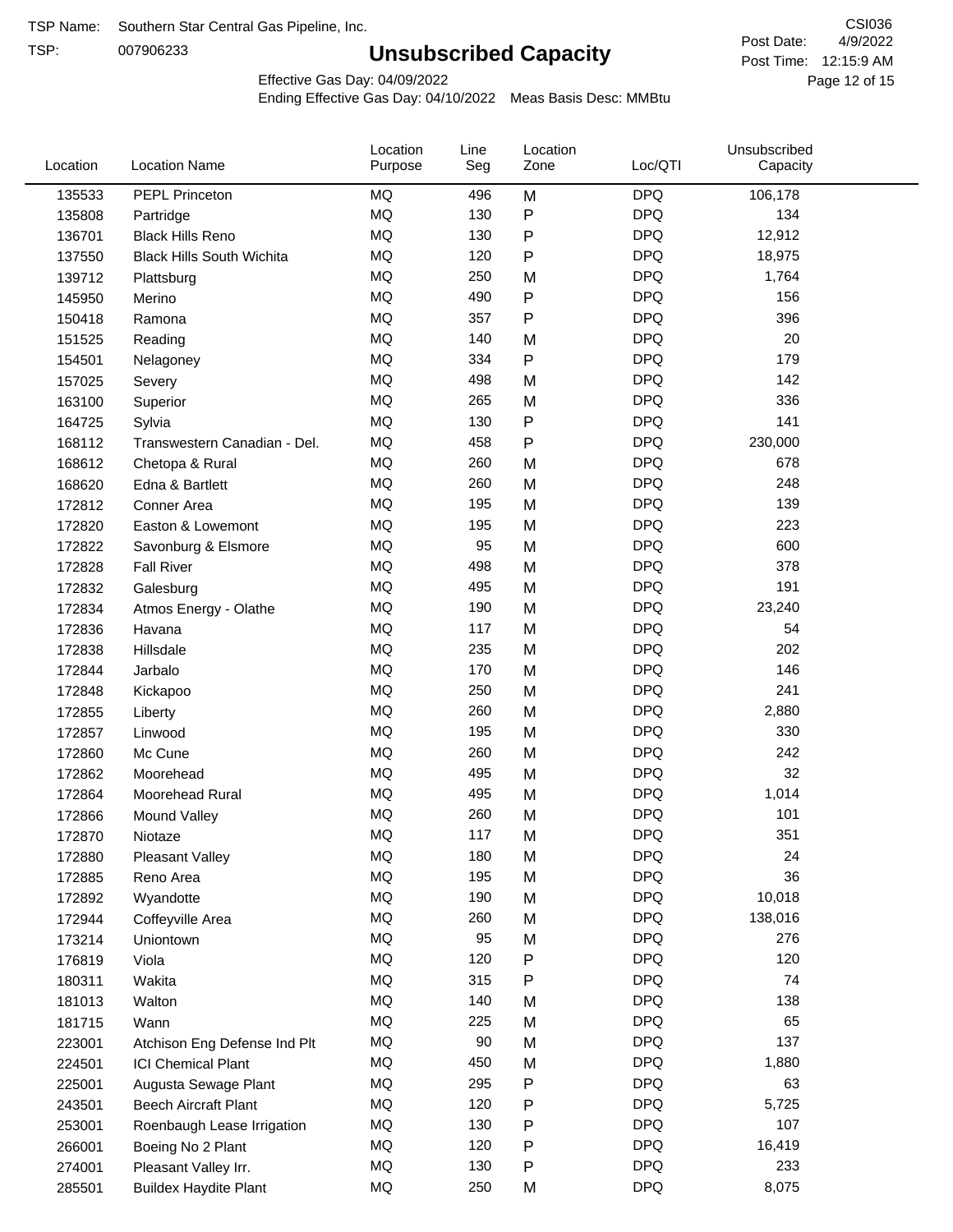TSP:

# **Unsubscribed Capacity**

4/9/2022 Page 13 of 15 Post Time: 12:15:9 AM CSI036 Post Date:

Effective Gas Day: 04/09/2022

| Location | <b>Location Name</b>            | Location<br>Purpose | Line<br>Seg | Location<br>Zone | Loc/QTI    | Unsubscribed<br>Capacity |  |
|----------|---------------------------------|---------------------|-------------|------------------|------------|--------------------------|--|
| 290301   | So Ks & Ok Rr Depot Store &     | MQ                  | 177         | M                | <b>DPQ</b> | $\overline{c}$           |  |
| 297501   | Cargill Salt                    | MQ                  | 315         | P                | <b>DPQ</b> | 639                      |  |
| 298001   | Carlson Prodts Mfg Plant        | MQ                  | 120         | P                | <b>DPQ</b> | 185                      |  |
| 303701   | Central Plain Feedyard          | MQ                  | 315         | P                | <b>DPQ</b> | 151                      |  |
| 310001   | Church SW Irrigation            | MQ                  | 130         | P                | <b>DPQ</b> | 60                       |  |
| 329401   | Phillips 66 Ponca City Refinery | MQ                  | 335         | P                | <b>DPQ</b> | 10,000                   |  |
| 332501   | Lawrence Plt Atmos              | MQ                  | 195         | M                | <b>DPQ</b> | 64,427                   |  |
| 334101   | Copeland RE Irrigation          | MQ                  | 130         | Ρ                | <b>DPQ</b> | 60                       |  |
| 354001   | Derstein Irrigation             | <b>MQ</b>           | 130         | P                | <b>DPQ</b> | 60                       |  |
| 355001   | Detrixhe S Irrigation           | MQ                  | 458         | Ρ                | <b>DPQ</b> | 66                       |  |
| 363001   | Wilroads Irrigation             | MQ                  | 130         | P                | <b>DPQ</b> | 534                      |  |
| 378501   | <b>Empire Riverton</b>          | MQ                  | 260         | M                | <b>DPQ</b> | 32,727                   |  |
| 378502   | <b>Empire Energy Center</b>     | MQ                  | 455         | M                | <b>DPQ</b> | 99,068                   |  |
| 378503   | <b>Empire Stateline South</b>   | <b>MQ</b>           | 260         | M                | <b>DPQ</b> | 35,000                   |  |
| 378504   | <b>Empire Stateline North</b>   | MQ                  | 260         | M                | <b>DPQ</b> | 61,589                   |  |
| 383501   | <b>FMC Chemical Plant</b>       | MQ                  | 195         | M                | <b>DPQ</b> | 4,709                    |  |
| 385001   | Farley Machine Shop             | MQ                  | 45          | P                | <b>DPQ</b> | 61                       |  |
| 387001   | PCS Phosphate                   | MQ                  | 260         | M                | <b>DPQ</b> | 1,255                    |  |
| 388001   | Dodge City Plt Koch Nitrogen    | MQ                  | 130         | P                | <b>DPQ</b> | 53,235                   |  |
| 411501   | Gaines FD Burkett Lease         | MQ                  | 140         | M                | <b>DPQ</b> | 262                      |  |
| 428601   | Glacier Mckee-Miller-Thrall-Ma  | MQ                  | 140         | M                | <b>DPQ</b> | 126                      |  |
| 433001   | Goodyear Topeka Tire Plant      | MQ                  | 180         | M                | <b>DPQ</b> | 5,724                    |  |
| 435501   | <b>Gospel Church Building</b>   | <b>MQ</b>           | 195         | M                | <b>DPQ</b> | 2                        |  |
| 441300   | Kansas Hugoton                  | 7S                  | 130         | Ρ                | SGQ        | 54,555                   |  |
| 442350   | Sedalia @ Ottawa                | 7S                  | 235         | M                | SGQ        | 904                      |  |
| 442351   | Little Mo                       | 7S                  | 235         | M                | SGQ        | 0                        |  |
| 443150   | <b>Straight Blackwell</b>       | 7S                  | 315         | P                | SGQ        | 0                        |  |
| 443151   | Waynoka Lateral                 | 7S                  | 315         | P                | SGQ        | 102,337                  |  |
| 443152   | Straight Blackwell @ Beaver     | 7S                  | 315         | Ρ                | SGQ        | 47,725                   |  |
| 443800   | <b>Edmond Blackwell</b>         | 7S                  | 380         | P                | SGQ        | 839                      |  |
| 443851   | LS385 Delivery Constraint       | 7S                  | 385         | Ρ                | SGQ        | 134,541                  |  |
| 444001   | West Edmond                     | 7S                  | 400         | Ρ                | SGQ        | 2,440                    |  |
| 444003   | South Maysville Delivery        | 7S                  | 400         | Ρ                | SGQ        | 105,412                  |  |
| 444550   | Saginaw CS Area Deliveries      | 7S                  | 455         | M                | SGQ        | 71,239                   |  |
| 444580   | Canadian Blackwell              | 7S                  | 458         | P                | SGQ        | 0                        |  |
| 444581   | Canadian Blackwell @            | 7S                  | 458         | Ρ                | SGQ        | 118,611                  |  |
| 444582   | Canadian Blackwell @ Mutual     | 7S                  | 458         | Ρ                | SGQ        | 0                        |  |
| 444901   | Rawlins Hesston Delivery        | 7S                  | 490         | Ρ                | SGQ        | 121,424                  |  |
| 444902   | <b>Riner Delivery</b>           | 7S                  | 490         | P                | SGQ        | 184,693                  |  |
| 445538   | Montezuma CS                    | MV                  | 130         | Ρ                | <b>MLQ</b> | 56,201                   |  |
| 445569   | <b>Riner CS</b>                 | MV                  | 490         | P                | <b>MLQ</b> | 1,000                    |  |
| 445577   | Levant CS                       | MV                  | 490         | P                | <b>MLQ</b> | 1,384                    |  |
| 449003   | Edmond CS w/o OK                | MV                  | 400         | P                | <b>MLQ</b> | 1,763                    |  |
| 462001   | <b>Heartland Cement Plant</b>   | MQ                  | 495         | M                | <b>DPQ</b> | 1,046                    |  |
| 465001   | Herzog Cont                     | MQ                  | 250         | M                | <b>DPQ</b> | 3,000                    |  |
| 495501   | Kanopolis Salt Plt Independent  | MQ                  | 265         | M                | <b>DPQ</b> | 61                       |  |
| 519501   | Richie/Ripley                   | MQ                  | 120         | P                | <b>DPQ</b> | 448                      |  |
| 522502   | Lawrence Power Plt              | MQ                  | 180         | M                | <b>DPQ</b> | 138,069                  |  |
| 526001   | Ks Pen Boiler                   | MQ                  | 195         | M                | <b>DPQ</b> | 805                      |  |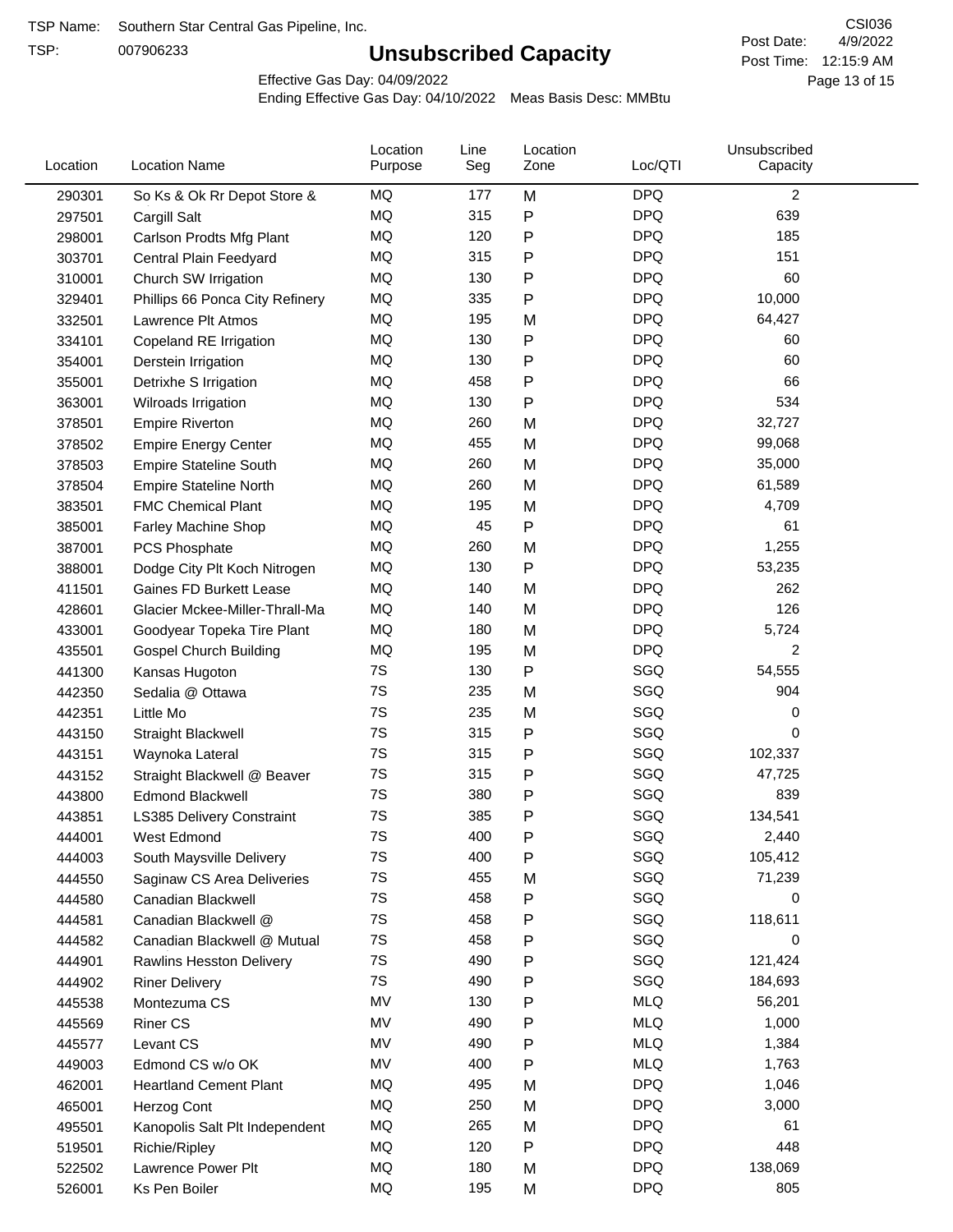TSP:

# **Unsubscribed Capacity**

4/9/2022 Page 14 of 15 Post Time: 12:15:9 AM CSI036 Post Date:

Effective Gas Day: 04/09/2022

| Location | <b>Location Name</b>                     | Location<br>Purpose | Line<br>Seg | Location<br>Zone | Loc/QTI    | Unsubscribed<br>Capacity |  |
|----------|------------------------------------------|---------------------|-------------|------------------|------------|--------------------------|--|
| 526201   | Ks Pen Kitchen                           | MQ                  | 195         | M                | <b>DPQ</b> | 626                      |  |
| 527502   | <b>Black Hills- Lawrence Service</b>     | <b>MQ</b>           | 195         | M                | <b>DPQ</b> | 46                       |  |
| 527701   | <b>Black Hills- Matfield Green</b>       | MQ                  | 140         | M                | <b>DPQ</b> | 61                       |  |
| 527702   | <b>Black Hills- Towanda Service</b>      | <b>MQ</b>           | 300         | M                | <b>DPQ</b> | 48                       |  |
| 527704   | <b>Black Hills-Wellington</b>            | <b>MQ</b>           | 333         | P                | <b>DPQ</b> | 48                       |  |
| 527705   | <b>Black Hills- Belle Plaine Service</b> | MQ                  | 333         | P                | <b>DPQ</b> | 84                       |  |
| 527706   | <b>Black Hills- S Wichita</b>            | <b>MQ</b>           | 120         | Ρ                | <b>DPQ</b> | 5                        |  |
| 541001   | Kimmi Lumber Sawmill                     | MQ                  | 90          | M                | <b>DPQ</b> | 137                      |  |
| 544101   | Knight Feedlot                           | MQ                  | 265         | M                | <b>DPQ</b> | 138                      |  |
| 545801   | Jayhawk Chemical Plant                   | MQ                  | 260         | M                | <b>DPQ</b> | 2,313                    |  |
| 560001   | Leavenworth Co Shop Heating              | MQ                  | 195         | M                | <b>DPQ</b> | 10                       |  |
| 571001   | <b>Bunge Milling Grain Dryer</b>         | MQ                  | 90          | M                | <b>DPQ</b> | 2,354                    |  |
| 588701   | Lyons Wtr Pump Station                   | <b>MQ</b>           | 45          | P                | <b>DPQ</b> | 61                       |  |
| 592501   | <b>MEC Machine Shop</b>                  | <b>MQ</b>           | 177         | M                | <b>DPQ</b> | 186                      |  |
| 620001   | Langdon Pump Station                     | MQ                  | 130         | P                | <b>DPQ</b> | 1,000                    |  |
| 630204   | Ralph Green Powerplant                   | MQ                  | 235         | M                | <b>DPQ</b> | 19,500                   |  |
| 633001   | Mo State School Higginsville             | MQ                  | 425         | M                | <b>DPQ</b> | 164                      |  |
| 640001   | Monarch Humboldt Cem Plt                 | MQ                  | 495         | M                | <b>DPQ</b> | 8,127                    |  |
| 654101   | Mull Farms Irrigation                    | MQ                  | 130         | P                | <b>DPQ</b> | 186                      |  |
| 707001   | Oxford Alfala Dehy Plant                 | MQ                  | 333         | P                | <b>DPQ</b> | 647                      |  |
| 709501   | <b>ONEOK Hutchinson Frac Plt</b>         | MQ                  | 130         | P                | <b>DPQ</b> | 11,186                   |  |
| 719001   | Petrolite Wax Refinery                   | MQ                  | 357         | Ρ                | <b>DPQ</b> | 4,930                    |  |
| 720001   | Woolaroc Lodge Phillips F                | <b>MQ</b>           | 357         | Ρ                | <b>DPQ</b> | 168                      |  |
| 725001   | Harrisonville Prod Phillips Pp           | MQ                  | 235         | M                | <b>DPQ</b> | 1,414                    |  |
| 725602   | Wichita Pump Sta Phillips Ppl            | MQ                  | 120         | Ρ                | <b>DPQ</b> | 641                      |  |
| 731001   | Pines Int'l Dehy Plant                   | MQ                  | 195         | M                | <b>DPQ</b> | 273                      |  |
| 739001   | Danny D. & Susan J. Post                 | MQ                  | 130         | Ρ                | <b>DPQ</b> | 60                       |  |
| 753501   | Quivira Country Club House               | MQ                  | 190         | M                | <b>DPQ</b> | 121                      |  |
| 753701   | <b>ONEOK Medford</b>                     | MQ                  | 458         | P                | <b>DPQ</b> | 44,700                   |  |
| 813001   | Wineteer School 260                      | MQ                  | 295         | P                | <b>DPQ</b> | 203                      |  |
| 813401   | Grant School 497                         | <b>MQ</b>           | 195         | M                | <b>DPQ</b> | 45                       |  |
| 815401   | Minneha Grade School 259                 | MQ                  | 120         | Ρ                | <b>DPQ</b> | 185                      |  |
| 846001   | Smith D Irrigation                       | MQ                  | 265         | M                | <b>DPQ</b> | 61                       |  |
| 850001   | Snook M Irrigation                       | MQ                  | 130         | Ρ                | <b>DPQ</b> | 44                       |  |
| 865001   | Southwest Elect Mfg Plant                | MQ                  | 400         | Ρ                | <b>DPQ</b> | 394                      |  |
| 875001   | Stahl Spec Aluminum Alloy                | MQ                  | 235         | M                | <b>DPQ</b> | 4,936                    |  |
| 877001   | St Dept Boys Indust School               | MQ                  | 180         | M                | <b>DPQ</b> | 407                      |  |
| 910001   | <b>Total Ark City Oil Refinery</b>       | MQ                  | 333         | M                | <b>DPQ</b> | 203                      |  |
| 926501   | Urschel DR Irrigation                    | MQ                  | 458         | P                | <b>DPQ</b> | 256                      |  |
| 928001   | Mcconnell Air Force Base                 | MQ                  | 295         | Ρ                | <b>DPQ</b> | 7,803                    |  |
| 929201   | Ft. Leavenworth Army Base                | MQ                  | 250         | M                | <b>DPQ</b> | 18,888                   |  |
| 932001   | Leavenworth Penitentiary                 | MQ                  | 250         | M                | <b>DPQ</b> | 3,206                    |  |
| 934201   | Va Admin Center                          | MQ                  | 195         | M                | <b>DPQ</b> | 6,827                    |  |
| 962001   | Sunflower Electric - Judson              | MQ                  | 130         | Ρ                | <b>DPQ</b> | 70,924                   |  |
| 990001   | Yost LM Irrigation                       | MQ                  | 265         | M                | <b>DPQ</b> | 61                       |  |
| 999000   | PMI - Prod to Mkt Interface              | MQ                  | 909         | P                | <b>DPQ</b> | 0                        |  |
| 999000   | PMI - Prod to Mkt Interface              | M <sub>2</sub>      | 909         | M                | <b>RPQ</b> | 0                        |  |
| 999001   | Rawlins-Hesston P/M Interface            | MQ                  | 490         | Ρ                | <b>DPQ</b> | 180,938                  |  |
| 999001   | Rawlins-Hesston P/M Interface            | M <sub>2</sub>      | 490         | M                | <b>RPQ</b> | 180,938                  |  |